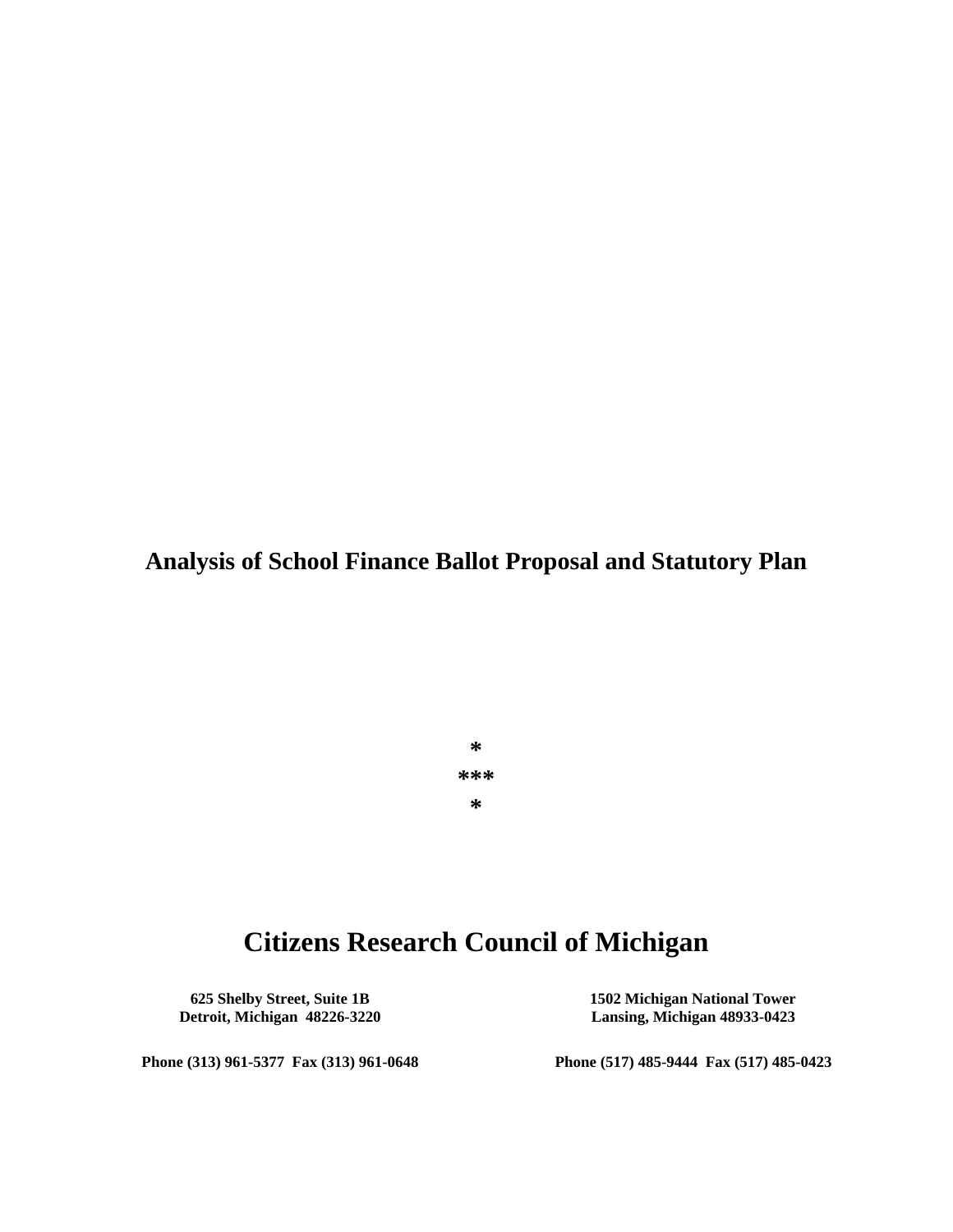| Part I.  |
|----------|
|          |
|          |
|          |
|          |
|          |
|          |
|          |
|          |
|          |
|          |
| Part II. |
|          |
|          |
|          |
|          |
|          |
|          |
|          |
|          |
|          |
|          |
|          |
|          |
|          |
|          |
|          |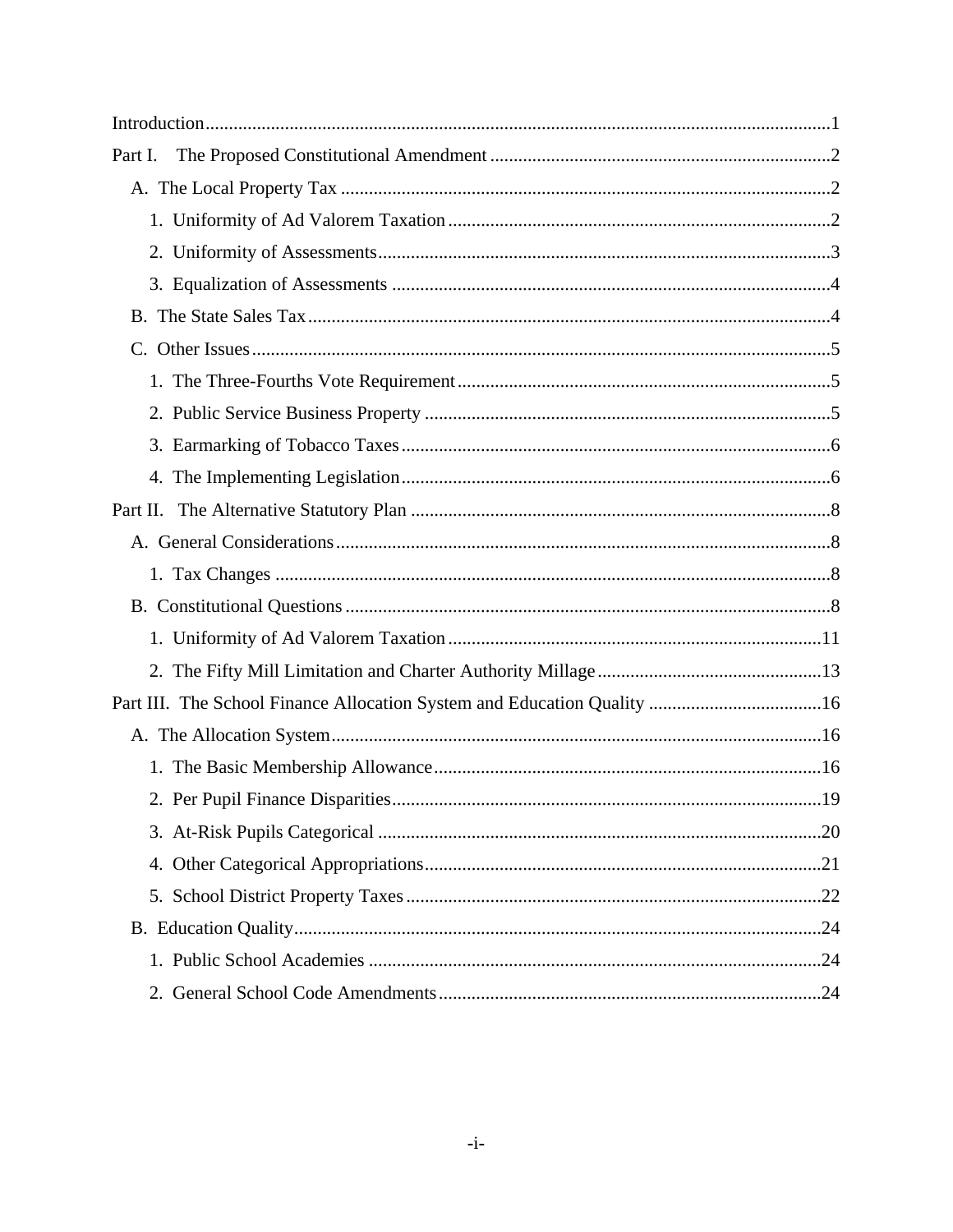# **Introduction**

On December 24, 1993 the Legislature adopted a complex plan to restructure the funding of elementary-secondary education. The plan consists of a ballot proposal to amend the state Constitution, together with implementing legislation, and an alternative statutory plan which will take effect if the ballot proposal is rejected. The ballot proposal (Proposal A) will be submitted to voters at a special election on March 15, 1994, and would amend several state constitutional provisions to:

- Permit school operating taxes to be imposed on a nonuniform basis.
- Limit assessment increases on individual parcels of existing property to the lesser of five percent or inflation beginning in 1995. Property would be reassessed at 50 percent of true cash value upon transfer in ownership.
- Increase the sales tax rate from 4 to 6 percent, beginning May 1, 1994. The additional revenue from the sales tax (and other taxes) would be dedicated to the state school aid fund.
- Require that the state guarantee each local school district in the 1995-96 state fiscal year and thereafter at least as much combined state and local operating revenue per pupil as in the 1994-95 fiscal year.
- Require a three-fourths vote of the Legislature to increase school operating taxes beyond those in effect February 1, 1994.

The major difference between the two approaches is that Proposal A and its implementing legislation rely primarily on a sales tax increase, while the statutory alternative plan relies primarily on increases in the income tax and the single business tax. The proposed sales tax increase requires voter approval of an amendment to the state Constitution, while the Legislature can increase the income tax rate and the single business tax rate by statute.

Proposal A is a proposed constitutional amendment and it must be distinguished from the various statutes adopted by the Legislature to implement it. It is Proposal A, and not the implementing legislation, which voters will approve or reject on March 15, 1994. By contrast, the implementing legislation for Proposal A, as well as that for the statutory alternative, are subject to alternation at the discretion of the Legislature.

For example, under the statutory alternative the rate of the income tax is to increase from 4.6 percent to 6.0 percent if Proposal A is rejected, but is to decrease to 4.4 percent if Proposal A is approved. However, there is nothing in Proposal A itself which would affect the income tax rate. Thus, regardless of the disposition of Proposal A, legislative discretion to either increase or decrease the rate of the income tax, or the rate of any other tax not limited by the Constitution, will remain unchanged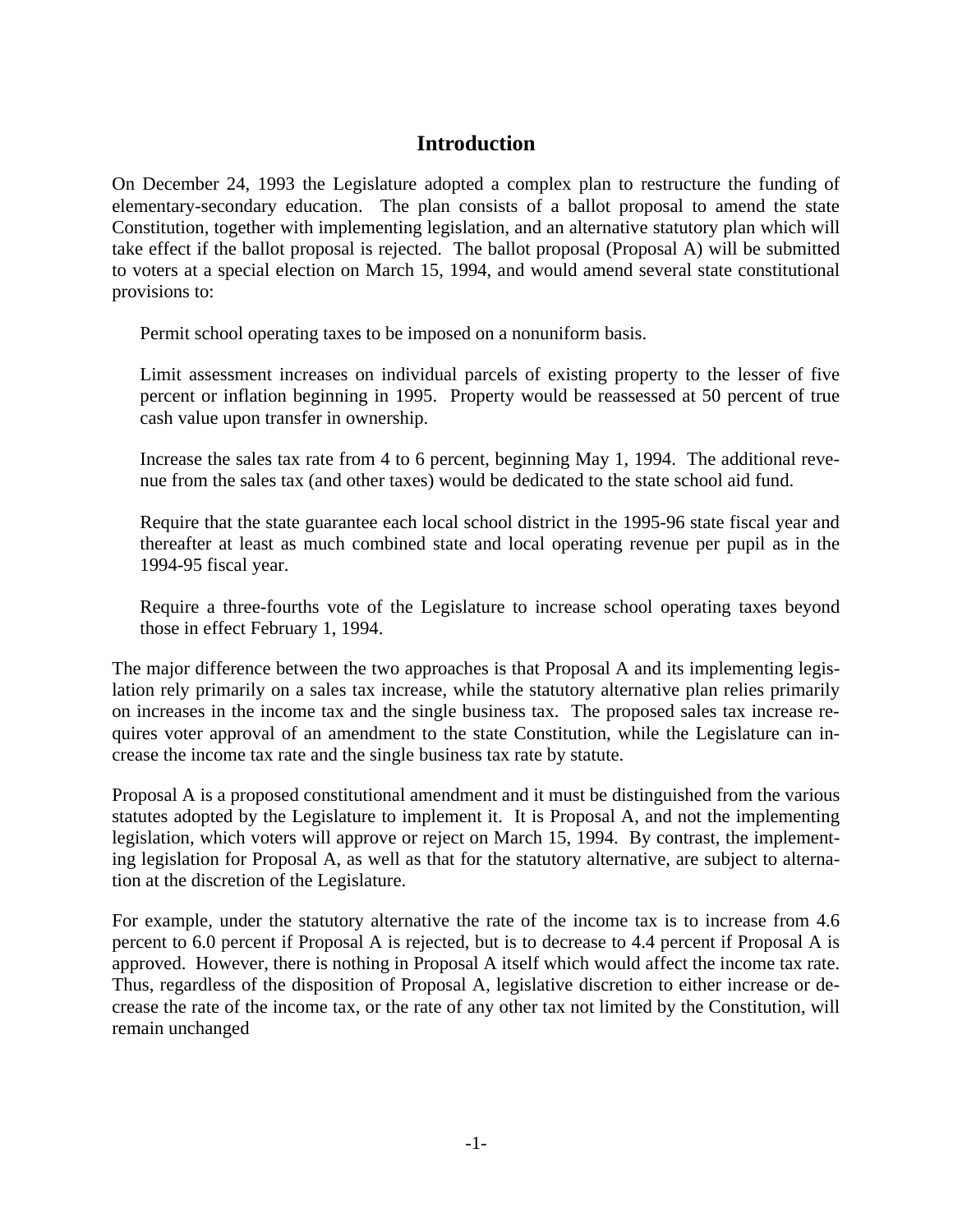# **Part I. The Proposed Constitutional Amendment**

Proposal A was placed on the ballot by joint resolution of the Legislature and will be submitted to voters at a special election on March 15, 1994.

# **A. The Local Property Tax**

Section 3 of Article 9 of the Michigan Constitution states that

[t]he legislature shall provide for the uniform general ad valorem taxation of real and tangible personal property not exempt by law. The legislature shall provide for the determination of true cash value of such property; the proportion of true cash value at which such property shall be uniformly assessed, which shall not, after January 1, 1996, exceed 50 percent; and for a system of equalization of assessments. The legislature may provide for alternative means of taxation of designated real and tangible personal property in lieu of general ad valorem taxation. Every tax other than the general ad valorem property tax shall be uniform upon the class or classes on which it operates.

Section 3 of Article 9 imposes three requirements upon the Legislature regarding how property taxes must be assessed and levied: ad valorem property taxes must be levied uniformly across various classes of property, property must be uniformly assessed at the same proportion of true cash value, and the Legislature is required to provide a system for the equalization of assessments. Proposal A would affect each of these requirements.

# **1. Uniformity of Ad Valorem Taxation**

 $\overline{a}$ 

The rule of uniform taxation is the basic property tax requirement in Michigan which underlies the entire tax structure. While the requirement does not restrict the Legislature's power to prescribe what property is taxable and what property is exempt, it does require that property taxed on an ad valorem basis must be taxed in a uniform manner. The exception for property paying specific taxes is the method by which the Legislature may classify property for special treatment or adopt taxes other than ad valorem property taxes.

**Purpose of Uniformity Requirement.** The uniformity requirement has been part of Michigan's fundamental law for over 93 years. Its history suggests that the requirement was intended to prohibit the Legislature from classifying property for ad valorem taxation purposes and imposing different levels of taxation on each class.\* The term "classification," as it relates to taxation of property,\* describes a process under which different classes of property are assessed according to different standards, or different percentages of the same standard, or are taxed at different rates. Although classification may results as the by-product of the failure of local assessment practices to comport with a constitutional or statutory standard of uniformity, classification may also occur as a matter of public policy in absence of constitutional or statutory provisions to prohibit such variation among different classes of property.

<sup>\*</sup> Public Act 206 of 1893 as amended, the general property tax act, establishes sic classes of real property (agricultural, commercial, developmental, industrial, residential, and timber-cutover) and five classes of personal property (agricultural, commercial, industrial, residential, and utility). Under Proposal A, each of these classes or other new classes that the Legislature might establish, such as homestead property, could be taxed at a different level for school operating purposes.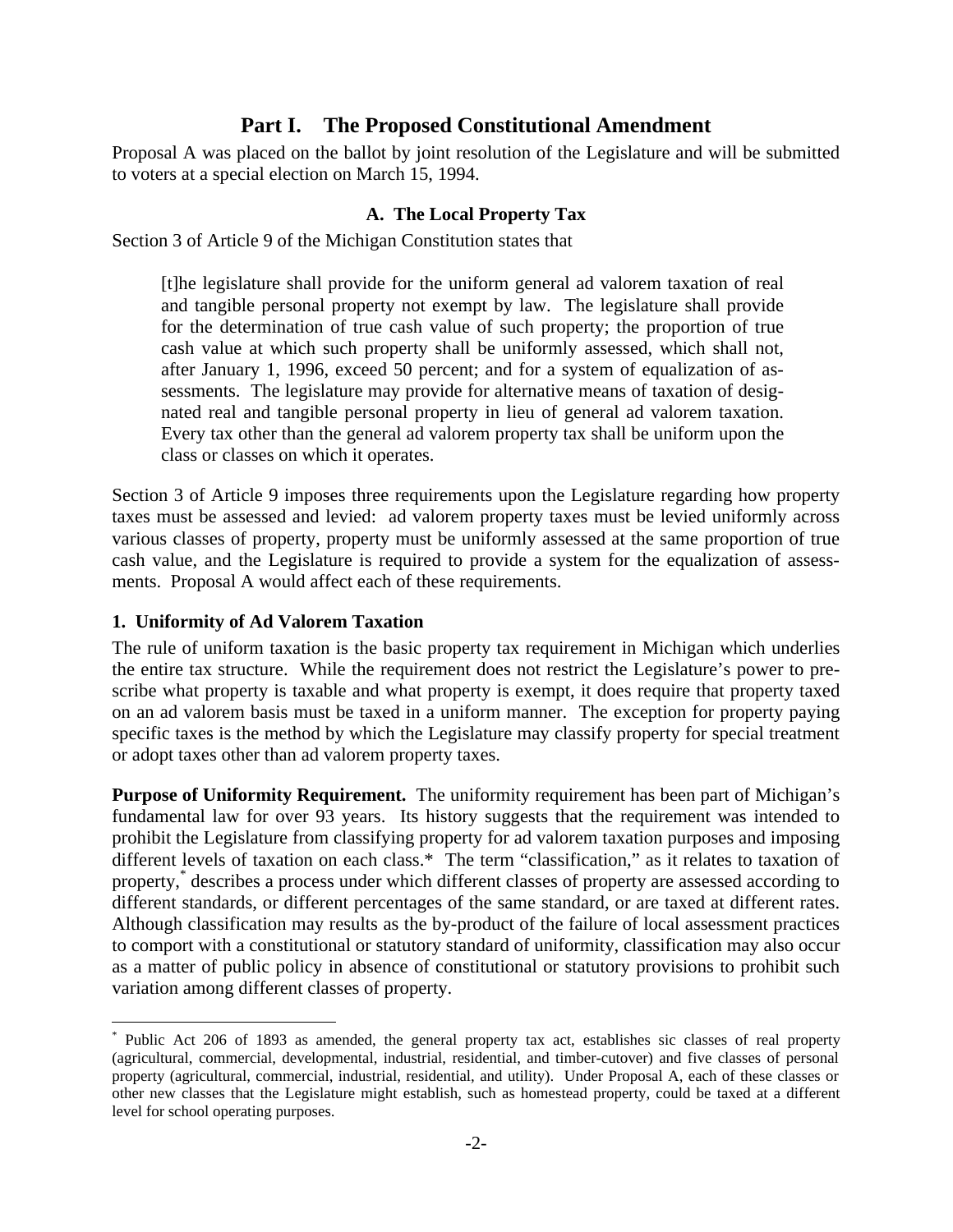That the present uniformity provision was intended to prohibit the Legislature from classifying property for ad valorem taxation purposes and levying different levels of taxation upon each class is manifest from the record of the 1961 Constitutional Convention debates. The present uniformity language was introduced in the 1961 Constitutional Convention on February 7, 1962 in the form of Committee Proposal 51. A minority report of the committee on finance and taxation proposed an alternative that would have allowed the Legislature to impose ad valorem or other taxes provided they were uniform within classes of persons or property. In response to this alternative proposal, Delegate Van Dusen made the following observation:

Bear in mind that the opposite of uniformity, which is what the majority report seeks in property taxation, is discrimination. You either have uniformity or you have discrimination. Now, what the minority report suggest is that the legislature ought to have the unlimited right to discriminate in subjecting property to taxation. There just isn't any question about it. Classification is a form of discrimination. 1 Official Record, Constitutional Convention 1961, at 860.

**Impact of Proposal A.** Proposal A would amend Section 3 of Article 9 to permit the Legislature to authorize ad valorem property taxes on a nonuniform basis for school operating purposes. Because Proposal A, if adopted would become part of the state Constitution, no meritorious question could be broached concerning its constitutionality on state grounds. However, given the fact that the uniformity requirement has been part of the state's fundamental law since 1900, amending the state Constitution to authorize the Legislature to levy ad valorem taxes on a nonuniform basis would represent a significant departure in public policy. Whether the Legislature may achieve the same end (nonuniform taxation of property on an ad valorem basis) but without amending the Michigan Constitution is a matter which is discussed in Part II.

# **2. Uniformity of Assessments**

The second requirement of Section 3 of Article 9 which Proposal A would affect is that real and tangible personal property not exempt by law be uniformly assessed at no more than 50 percent of its true cash value — its usual selling price. The Legislature has provided by law that property is to be assessed annually at 50 percent of its true cash value; in effect, a market-value based system of assessing property.

**Impact of Proposal A.** Proposal A would superimpose upon the present system, a modified acquisition-value system of assessing property. Beginning with 1995 taxes, instead of annual assessments of property at 50 percent of current market value, annual assessment increases on individual parcels of existing property would be limited to the lesser of five percent or inflation. A parcel of property would not be reassessed "at the applicable proportion of current true cash value" until it was transferred as defined by law. Presumably, the phrase "applicable proportion of current true cash value" is intended to refer to the statutory standard of 50 percent, but arguably it might also refer to the actual percentage of true cash value that property in a given jurisdiction would then be assessed at because of the assessment cap.

The annual assessment cap and the reassessment-when-sold provisions of Proposal A would create significant disparities in assessments among parcels. Because of the assessment cap,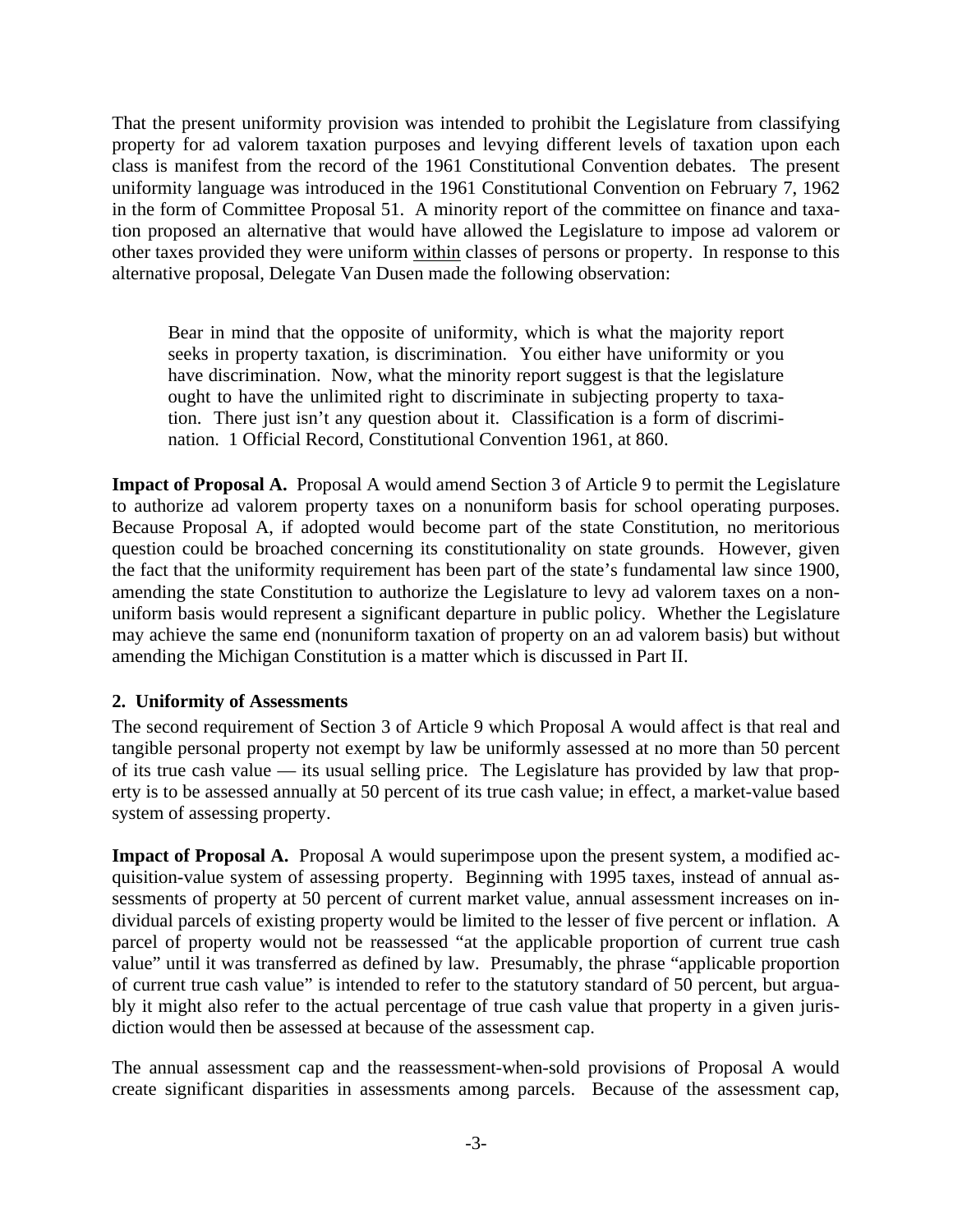houses with a greater appreciation in price would have relatively lower assessments in relation to current market value. For example, assuming a five percent inflation rate, a house that increased in market value at five percent annually would continue to be assessed at 50 percent of market value, while one that increased by seven percent annually would be assessed at only 41 percent of its actual market value after ten years.

Similarly, the Proposal A assessment cap and reassessment-upon-sale provisions would also result in significantly different assessments on given parcels of the same market value, depending upon when they were sold. For example, with a seven percent annual increase in market value, a house sold after ten years would be assessed at 21 percent more than a comparable house that had not been sold. This difference in assessment would result in differences in the amount of taxes paid. In short, a modified acquisition-value assessment system would create significant disparities in the taxes paid on houses of the same market value which received the same benefits from local government services. These factors may explain, at least in part, why Michigan voters have rejected three other ballot proposals in the last 15 months (two in November 1992 and one at a special election in June 1993) which would have amended the state Constitution to establish an assessment cap and reassessment-upon-sale approach.

### **3. Equalization of Assessments**

Finally, Section 3 of Article 9 of the state Constitution requires the Legislature provide for a system of equalization of assessments. Because Michigan has about 1500 local assessing jurisdictions, cities and townships, equalization of assessments is necessary to equitably distribute the tax burden among the assessing jurisdictions within each of the 83 counties in the state and to ensure uniformity in assessments among the counties.

The modified acquisition-value system of Proposal A would be superimposed upon the existing system of equalization of assessments. Since assessments within a given assessing jurisdiction would be no longer at 50 percent of market value, assessments among assessing jurisdictions would also vary from this 50 percent standard, depending on their relative rates of increase in property values and relative rates of turnover from property sales. Legislation implementing Proposal A would be needed to address this impact upon the system of equalization of assessments.

### **B. The State Sales Tax**

Section 8 of Article 9 of the state Constitution limits the rate of the general sales tax to 4 percent. The state Constitution requires that 60 percent of sales tax collections be deposited in the state school aid fund, 15 percent be distributed to townships, cities, and villages on a population basis, and the remaining 25 percent be deposited in the state general fund.

Proposal A would amend Section 8 of Article 9 of the state Constitution to increase the rate of the sales and use taxes to 6 percent beginning May 1, 1994. Revenues from these increases would be dedicated to the state school aid fund. It is estimated that a two percentage point increase in the sales and use tax rates would generate \$1.9 billion during the 1994-95 state fiscal year.

The 4 percent general sales tax rate in Michigan is relatively low compared to other states. The median state sales tax rate in the 45 states imposing sales taxes is 5 percent and 16 of those states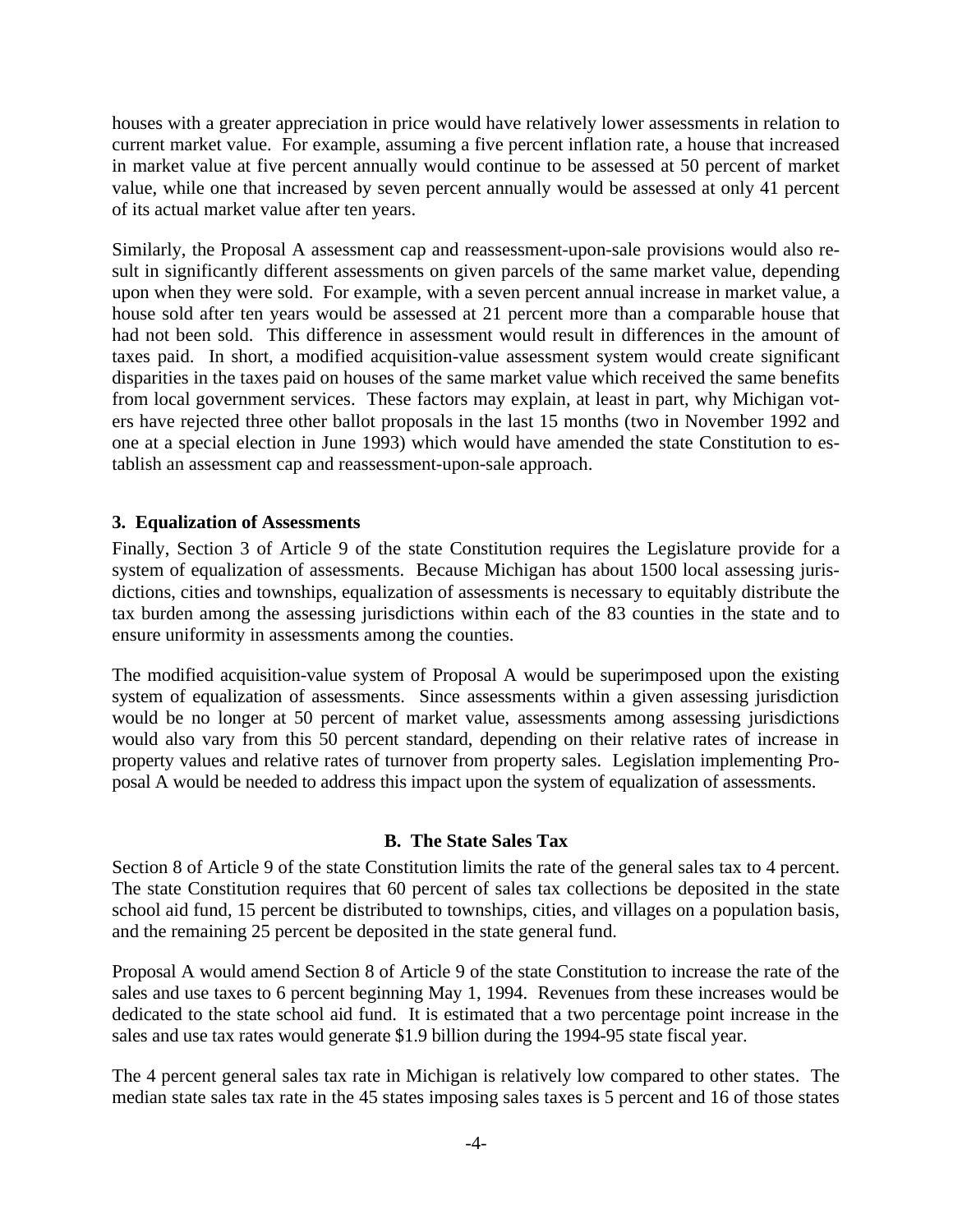impose state-level rates of 6 percent or higher. In addition, 31 states have local general sales taxes which are not authorized in Michigan. Michigan sales taxes were \$341 per capita in 1991, about 31 percent below the national average of combined state and local sales taxes. Increasing the Michigan sales tax rate to 6 percent would raise Michigan sales tax collection per capita to slightly higher than the national average (2.9 percent) of state and local general sales taxes.

# **C. Other Issues**

# **1. The Three-Fourths Vote Requirement**

Proposal A would add to the end of Section 3 of Article 9 of the state Constitution the following sentence:

A tax that increases the statutory limits in effect as of February 1, 1994 on the maximum amount of ad valorem property taxes that may be levied for school district operating purposes requires the approval of 3/4 of the members elected to and serving in the Senate and in the House of Representatives.<sup>\*\*</sup>

Two considerations arise. First, given the complexity of the legislation that would implement Proposal A, it is not precisely clear to what phrase "the statutory limits in effect as of February 1, 1994" refers. At a minimum, the phrase may refer to the 6-mill statutory limit upon the statewide property tax and the 18-mill statutory limit upon the local property tax which could be imposed if Proposal A is approved. (However, it might also include local school district enhancement millages, hold-harmless millages, and intermediate school district millage. These millages are described in **Part III**.)

Second, it may be said of limitations in general that the protections afforded by them may be diminished by increasing the number of items to which the limitations do not apply. Since Proposal A does not define the term "school district operating purposes," conceivably the state Legislature could circumvent the three-fourths vote requirement by redefining the term. If at some future date, the statutory limits in effect as February 1, 1994 were deemed unduly restrictive and the requisite three-fourths vote could not be obtained, it is conceivable that the Legislature might attempt to remove items from the category of school district operating purposes and thereby from the constraints of the statutory limits.

### **2. Public Service Business Property**

 $\overline{a}$ 

The state Legislature is required under Section 5 of Article 9 of the Michigan Constitution to provide by law for the assessment of public service business (utility) property. While such property is to be assessed at the same percentage of true cash value as other property (50 percent), the millage rate levied upon utility property is the statewide average rate instead of the actual rate of the taxing jurisdiction in which it is located. Proposal A would amend Section 5 of Article 9 to

<sup>\*</sup> The only provision of the state Constitution that presently imposes a three-fourths vote requirement upon the Legislature is Section 9 of Article 2, which governs legislative amendment or repeal of an initiated law adopted by voters. In general, legislative actions require only a simple majority. The Constitution does require a two-thirds majority in certain instances: for example, to give a law immediate effect, to override a gubernatorial veto, to alter or repeal a banking law, or to propose an amendment to the state Constitution.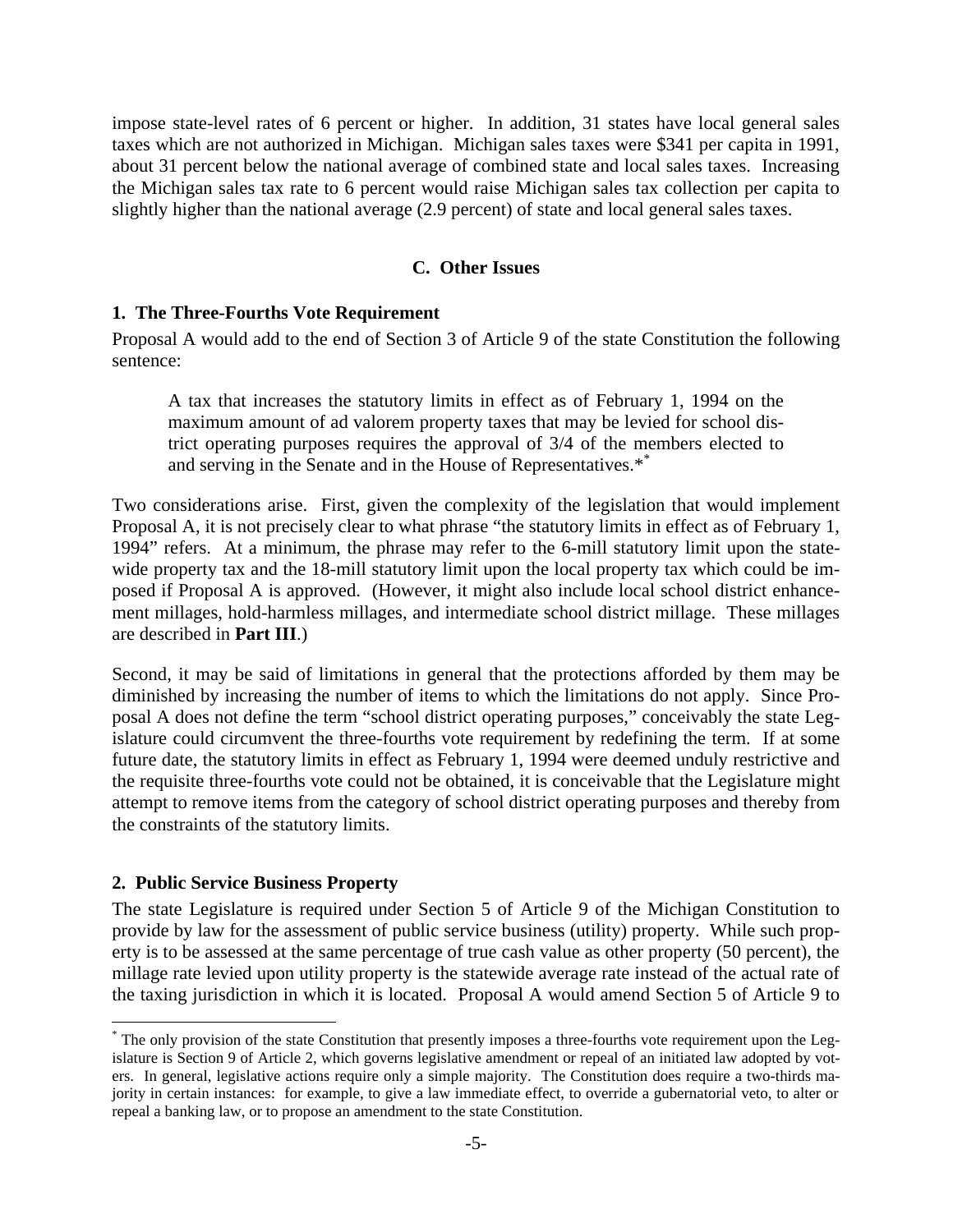require that utility property be taxed at the statewide average rate levied upon only other "commercial, industrial, and utility property." As a result, utility property taxes would not reflect the reduction in school operating property taxes levied upon homestead property, but would reflect the reduction in property taxes levied upon business property.

# **3. Earmarking of Tobacco Taxes**

Proposal A would add a section 36 to Article 9 of the state Constitution which would require that "[s]ix percent of the proceeds of the tax on tobacco products shall be dedicated to improving the quality of health care of the residents of this state."

# **4. The Implementing Legislation**

If Proposal A is approved by voters on March 15, 1994, numerous statutory tax changes will subsequently take effect, as are summarized below. As was noted in the Introduction, Proposal A should be distinguished from its implementing legislation. It is Proposal A, not the implementing legislation, which voters will approve or reject on March 15, 1994 and which will, if approved, become a part of the state Constitution. The implementing legislation could be altered at the discretion of the Legislature even if Proposal A is approved by voters.

**Personal Income Tax.** Public Act 328 of 1993 amends Public Act 291 of 1967, the income tax act. Beginning on May 1, 1994, the rate of the income tax would be decreased from 4.6 percent to 4.4 percent. The reduction in the rate would decrease state revenue by \$255 million. Act 328 would also provide tax relief to renters by increasing from 17 percent to 20 percent the amount of rent counted as property taxes. This would reduce state revenues by an additional \$40 million. Despite these reductions, the net yield of the income tax would increase by \$399 million due to reduced homestead property tax credits. Act 328 would require that 14.4 percent of gross income tax collections generated at the 4.4 percent rate be deposited in the school aid fund, beginning October 1, 1994.

**Use Tax.** Public Act 326 of 1993 amends Public Act 94 of 1937, the use tax act, to increase the rate of the tax from 4 percent to 6 percent. Revenues from the use tax increase will be deposited in the state school aid fund. Act 326 also adds certain interstate telephone communications to the use tax base. The increase in rate does not apply to the consumption of electricity, natural gas, or home heating fuels used for residential purposes.

**Commercial Facilities Tax Abatements.** Public Act 340 of 1993 amends Public Act 255 of 1978. The specific tax rate for commercial facilities would be equal to one-half of 1993 school operating taxes plus one-half of all other ad valorem property taxes. (The same would be true of technology park facilities.)

**Industrial Facilities Tax Abatements.** Public Act 334 of 1993 amends Public Act 198 of 1974. The specific tax rate for replacement facilities would be calculated in the present manner. The specific tax for new facilities would equal:

-- (for abatements effective before January 1, 1994) one-half of 1993 school operating taxes plus one-half of all other ad valorem property taxes.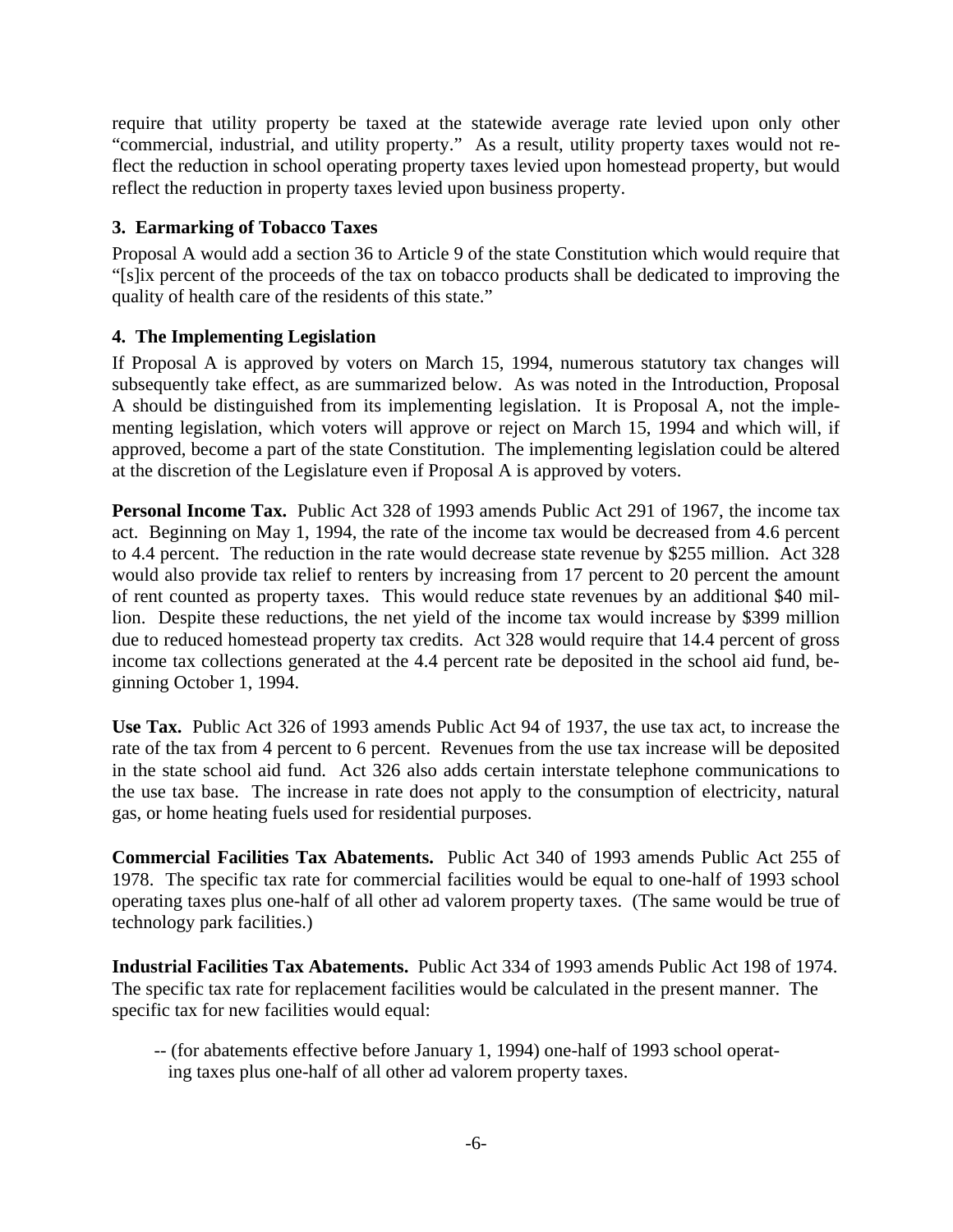-- (for abatements effective after December 31, 1993) the sum of one-half of all property taxes other than the state education tax plus all of the state education tax. The state treasurer could grant an exemption from the state education tax for economic reasons.

**Statewide Property Tax.** Public Act 331 of 1993 establishes a state education tax. Beginning in 1994, the state would impose a 6-mill statewide property tax upon all property not exempt by law from ad valorem property taxation. It is estimated that during the 1994-95 state fiscal year the tax would generate approximately \$1,062 million which would be deposited in the school aid fund.

**School District Property Tax.** Public Act 312 of 1993 amends Public Act 451 of 1976, the school code. Beginning in 1994, a local school district could levy for school operating purposes a property tax of not more than 18 mills, or the number of mills that were levied for school operating purposes in 1993, whichever was less. Homestead property would be exempt. It is estimated the 18 mill tax would generate approximately \$1,389 million. Additional mills could be imposed by local school districts with per pupil expenditures above \$6,500 and by intermediate school districts for special education, vocational education, and operating purposes. The additional local and intermediate school district millages would generate \$223 million and \$510 million, respectively. No revenue estimate is available for enhancement millage that might be levied.

**State Real Estate Transfer Tax.** Public Act 330 of 1993 creates the state real estate transfer tax. Beginning January 1, 1995 transfers of interest in real property would be taxed at the rate of \$10 per \$500 (two percent) of the value of the property being transferred. The proceeds of the tax would be deposited in the state school aid fund. It is estimated the tax would generate \$340 million during the 1994-95 state fiscal year.

**Tobacco Taxes.** Public Act 327 of 1993 imposes upon tobacco product sales a tax at a rate of 16 percent of the wholesale price for non-cigarette tobacco products and at a rate of 37.5 mills per cigarette (75 cents per pack). This compares to a current rate of 12.5 mills per cigarette (25 cents per pack). Act 327 requires that 100 percent of the tax on non-cigarette tobacco products be deposited in the state school aid fund. Revenue from the cigarette tax would be allocated as follows: 25.3 percent to the state general fund, 63.4 percent to the school aid fund, 4 percent to the health and safety fund, and 1.3 percent to local health departments. (The remaining 6 percent would be earmarked b Proposal A to improve the quality of health care for state residents.) Act 327 is expected to generate approximately \$343 million in additional revenue.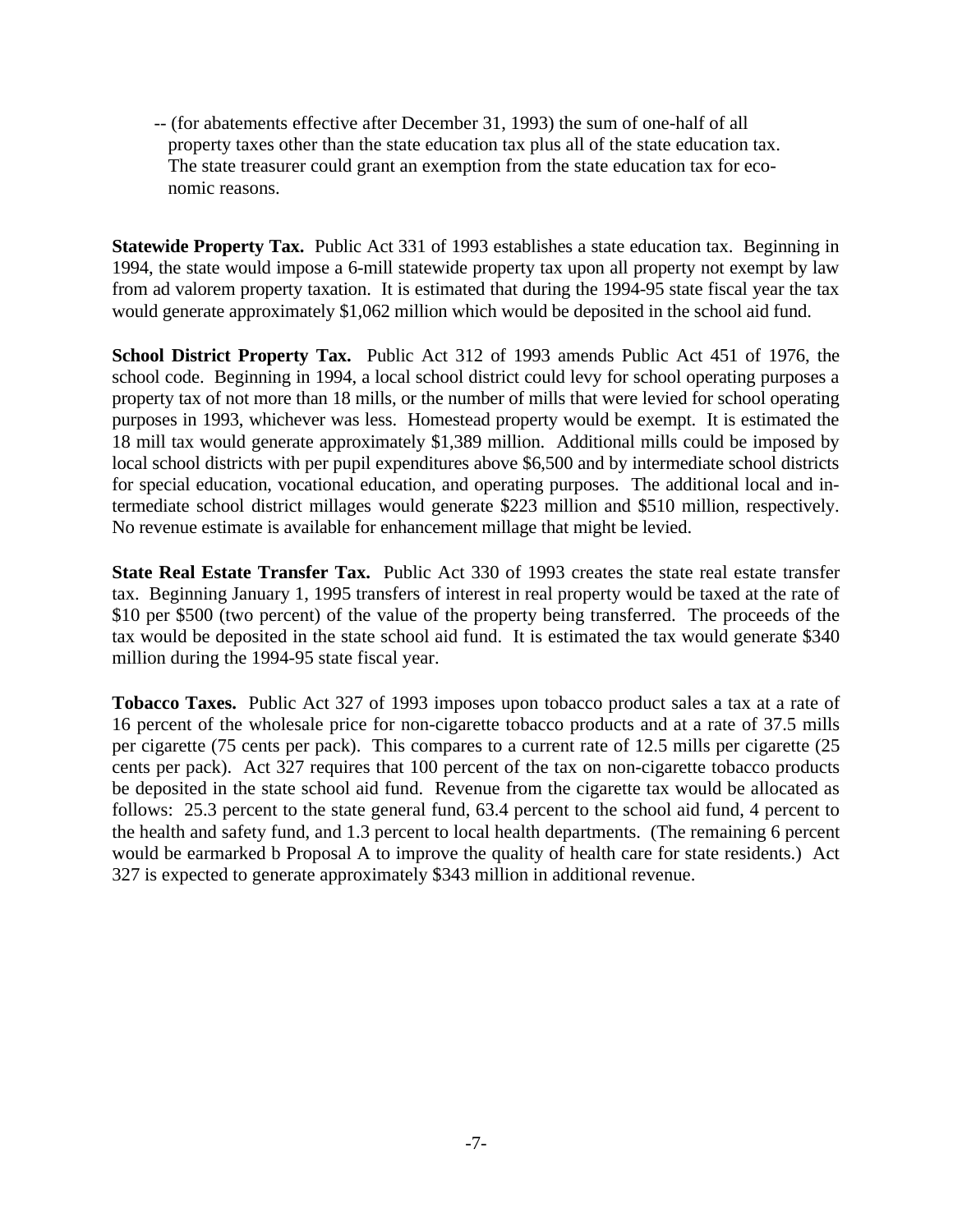# **Part II. The Alternative Statutory Plan**

### **A. General Considerations**

Whether proposed by the state Legislature or by initiative petition, statewide ballot proposals regarding local property taxation and school finance have not fared well. During the past 22 years, Michigan voters have rejected 13 of 14 statewide ballot proposals intended to address either or both of these issues. All of the ballot proposals that were rejected would have reduced reliance upon the local property tax, including five proposals which would have increased the state sales tax rate. No doubt cognizant of this history, the Legislature on December 24, 1993, also adopted a number of statutory enactments which are to take effect if Proposal A is rejected. These statutes were signed into law by the Governor on December 31, 1993 and are summarized below.

# **1. Tax Changes**

**Personal Income Tax.** Public Act 328 of 1993 amends Public Act 281 of 1967, the income tax act. Beginning on May 1, 1994, the rate of the income tax would increase from 4.6 percent to 6 percent and the personal exemption would increase to \$3,000 from \$2,100 (to \$3,900 for seniors). Act 328 also would provide tax relief to renters by increasing from 17 percent to 20 percent amount of rent counted as property taxes. The increase in rate would generate approximately \$1,782 million. The increased personal exemptions and renters' credit would reduce state revenues by about \$352 million and \$40 million, respectively. However, these reductions would be offset by a \$573 million increase in state revenues due to a reduction in homestead property tax credits. As a result, the net income tax yield would be approximately \$1963 million. Beginning May 1, 1994, total gross income tax collections from the increase in rate would be deposited in the school aid fund, together with 10.5 percent of the gross collections from the existing 4.6 percent rate, beginning October 1, 1994.

**Use Tax.** Public Act 326 of 1993 amends Public Act 94 of 1937, the use tax act, to add certain interstate telephone communications to the use tax base.

**Single Business Tax**. Public Act 329 of 1993 amends Public Act 228 of 1975, the single business tax act. Beginning May 1, 1994, the rate of the single business tax would be increased from 2.35 percent to 2.75 percent. The estimated \$349 million increase in revenue would be deposited in the school aid fund.

**Commercial Facilities Tax Abatements.** Public Act 340 of 1993 amends Public Act 255 of 1978. The specific tax rate for commercial facilities would be equal to one-half of 1993 school operating taxes plus one-half of all other ad valorem property taxes. (The same would be true of technology park facilities.)

**Industrial Facilities Tax Abatements.** Public Act 334 of 1993 amends Public Act 198 of 1974. The specific tax rate for replacement facilities would be calculated in the present manner for abatements effective before January 1, 1994. In the case of abatements effective after December 31, 1993, neither replacement facilities nor new facilities would receive any abatement of school taxes (the state education tax, local school district taxes, and intermediate school district taxes),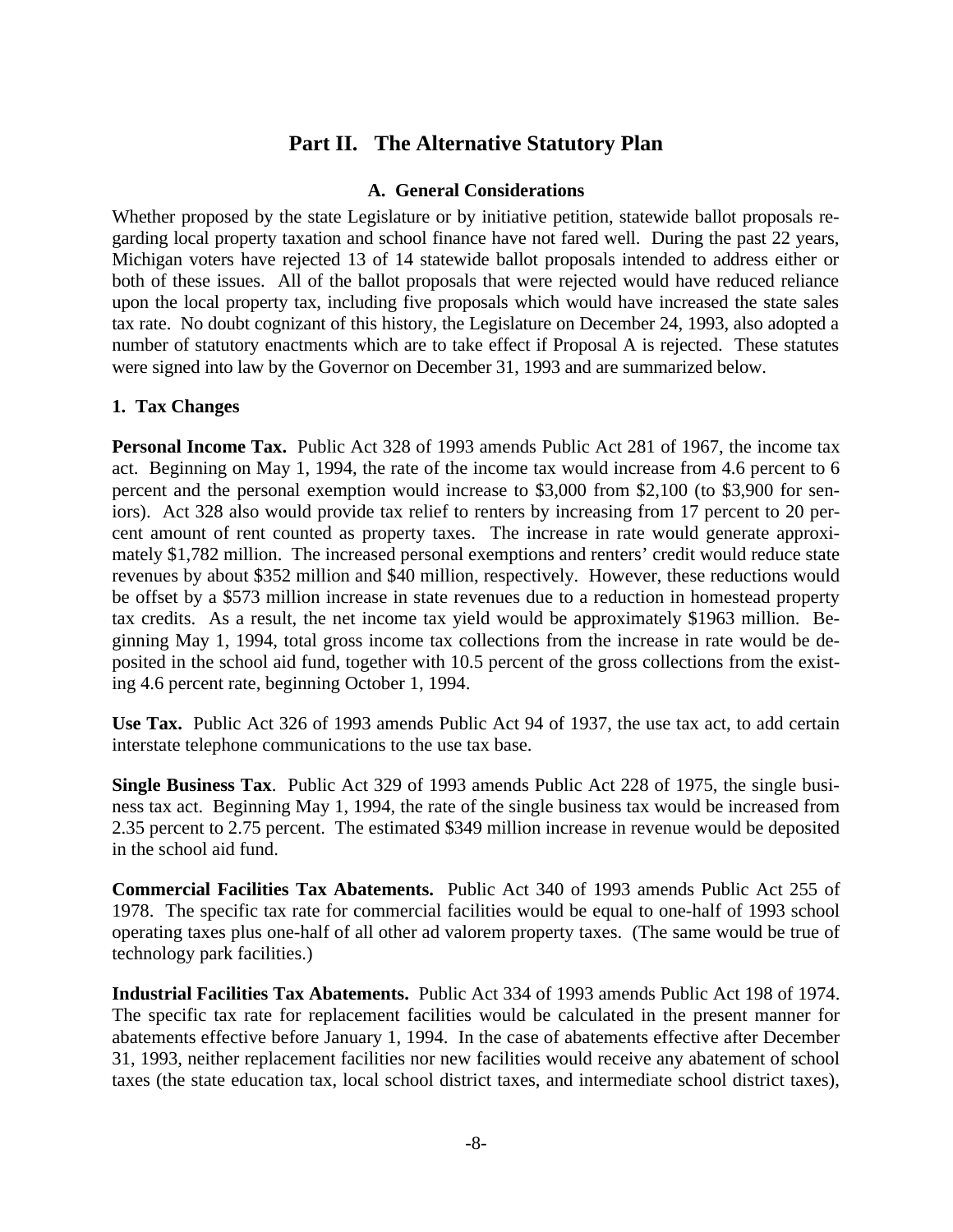nor any abatement of nonschool taxes levied by other units of local government that had exempted their taxes from abatement.

No new industrial abatement exemption certificate could be approved and issued by the state unless the local governmental unit and the owner of the industrial facility entered into a written agreement. The agreement would have to be filed with the Michigan Department of Treasury.

**Tax Increment Financing.** Public Act 334 of 1993 amends Public Act 450 of 1980 to require the Legislature to appropriate to tax increment finance authorities a sum to repay certain "eligible advances" or "eligible obligations" where tax increment revenues are insufficient as a result of a reduction in local school district operating millage. Public Act 323 of 1993 amends Public Act 197 of 1975 and Public Act 333 of 1993 amends Public Act 281 of 1986 to impose essentially the same requirements upon the Legislature with respect to downtown development authorities and local development finance authorities, respectively. Eligible advances or obligations would be those made or incurred before August 19, 1993.

**Statewide Property Tax.** Public Act 331 of 1993 establishes a state education tax. Beginning in 1994, an "education finance authority" would levy a 12-mill statewide property tax upon all non-homestead property not exempt by law from ad valorem property taxation. Before March 1 every other year (in every even-numbered year), an owner of property used as a homestead could claim exemption from the tax. It is estimated that during the 1994-95 state fiscal year the tax would generate approximately \$926 million, which would be deposited in the school aid fund.

**School District Property Tax.** Public Act 312 of 1993 amends Public Act 451 of 1976, the school code. Beginning in 1994, a local school district could levy for school operating purposes a property tax not to exceed 12 mills. This tax would be levied upon all property not otherwise exempt and would require voter approval, unless existing voter approval had already been granted. It is estimated the 12-mill tax would generate \$2,124 million. Additional mills could be imposed by local school districts with per pupil expenditures above \$6,500 and by intermediate districts for special education, vocational education, and operating purposes. The additional local and intermediate school district millages would generate \$223 million and \$503 million, respectively. No revenue estimate is available for enhancement millage that might be levied.

**State Real Estate Transfer Tax.** Public Act 330 of 1993 creates the state real estate transfer tax. Beginning May 1, 1994, transfers of interest in real property would be taxed at a rate of \$5 per \$500 (one percent) of the value of the property being transferred. The proceeds of the tax would be credited to the state school aid fund. It is estimated the tax would generate \$213 million annually.

**Tobacco Taxes.** Public Act 327 of 1993 imposes upon tobacco product sales a tax at a rate of 16 percent of the wholesale price for non-cigarette tobacco products and at a rate of 20 mills per cigarette (40 cents per pack). This compares to a current rate of 12.5 mills per cigarette (25 cents per pack). Act 327 requires that 100 percent of the tax on non-cigarette tobacco products be deposited in the state school aid fund. Revenue from the 40 cents-per-pack cigarette tax is to be allocated as follows: 47.5 percent to the state general fund; 42.5 percent to the school aid fund; 7.5 percent to the health and safety fund; and 2.5 percent to local health departments. Act 327 is expected to generate \$135 million in additional revenue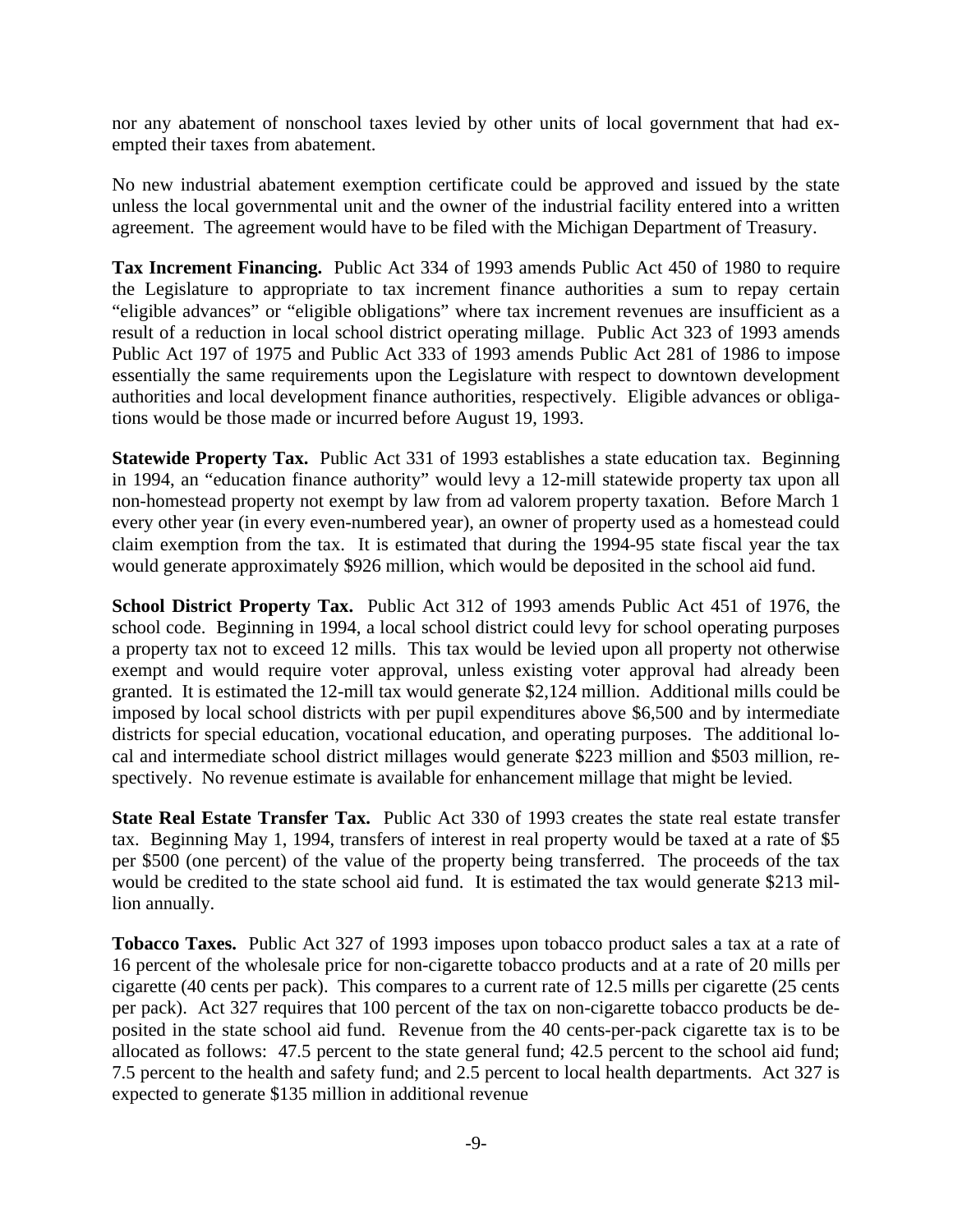#### **Table 1**

#### **Revenue Impact of Proposal A (including Implementing Legislation) and Statutory Alternative**

#### **(In Millions)**

|                                             | <b>Ballot</b><br><b>Proposal</b> | <b>Statutory</b><br>Plan |
|---------------------------------------------|----------------------------------|--------------------------|
| <b>STATE TAXES</b>                          |                                  |                          |
| Sales and Use Tax                           | \$1,898                          | 9                        |
| <b>Residential Utilities</b>                | (70)                             | $\overline{\phantom{m}}$ |
| Personal Income                             | (255)                            | \$1,782                  |
| Renter's Credit                             | (40)                             | (40)                     |
| Personal Exemption                          |                                  | (352)                    |
| Property Tax Credit                         | 694                              | 573                      |
| <b>Single Business Tax</b>                  |                                  | 349                      |
| <b>Statewide Property Tax</b>               | 1,062                            | 926                      |
| <b>State Real Estate Transfer Tax</b>       | 340                              | 213                      |
| <b>Tobacco Taxes</b>                        | 343                              | 135                      |
| Telephone Use Tax                           | 60                               | 40                       |
| <b>Utility Property Tax</b>                 | 76                               | 76                       |
| <b>Industrial and Commercial Abatements</b> | 165                              | 132                      |
| Tax Increment Finance Capture               | --                               | (27)                     |
| <b>TOTAL STATE TAXES</b>                    | \$4,273                          | \$3,816                  |
| <b>LOCAL TAXES</b>                          |                                  |                          |
| School District Property Tax                | 1,389                            | 2,124                    |
| <b>Local School District Hold Harmless</b>  | 223                              | 223                      |
| <b>Intermediate School Districts</b>        | 510                              | 503                      |
| <b>Assessment Lag Elimination</b>           | 102                              | 102                      |
| Restored Tax Increment Finance Revenue      |                                  | 101                      |
| Tax Increment Finance Capture               | $-$                              | (27)                     |
| Restored Tax Abatement Revenue              | 15                               |                          |
| Property Tax Collection Fee                 | 14                               | 11                       |
| <b>TOTAL LOCAL TAXES</b>                    | \$2,253                          | \$3,037                  |
| TOTAL STATE AND LOCAL TAXES                 | \$6,526                          | \$6,853                  |

Source: Michigan Department of Treasury; CRC calculation.

\_\_\_\_\_\_\_\_\_\_\_\_\_\_\_\_\_\_\_\_\_\_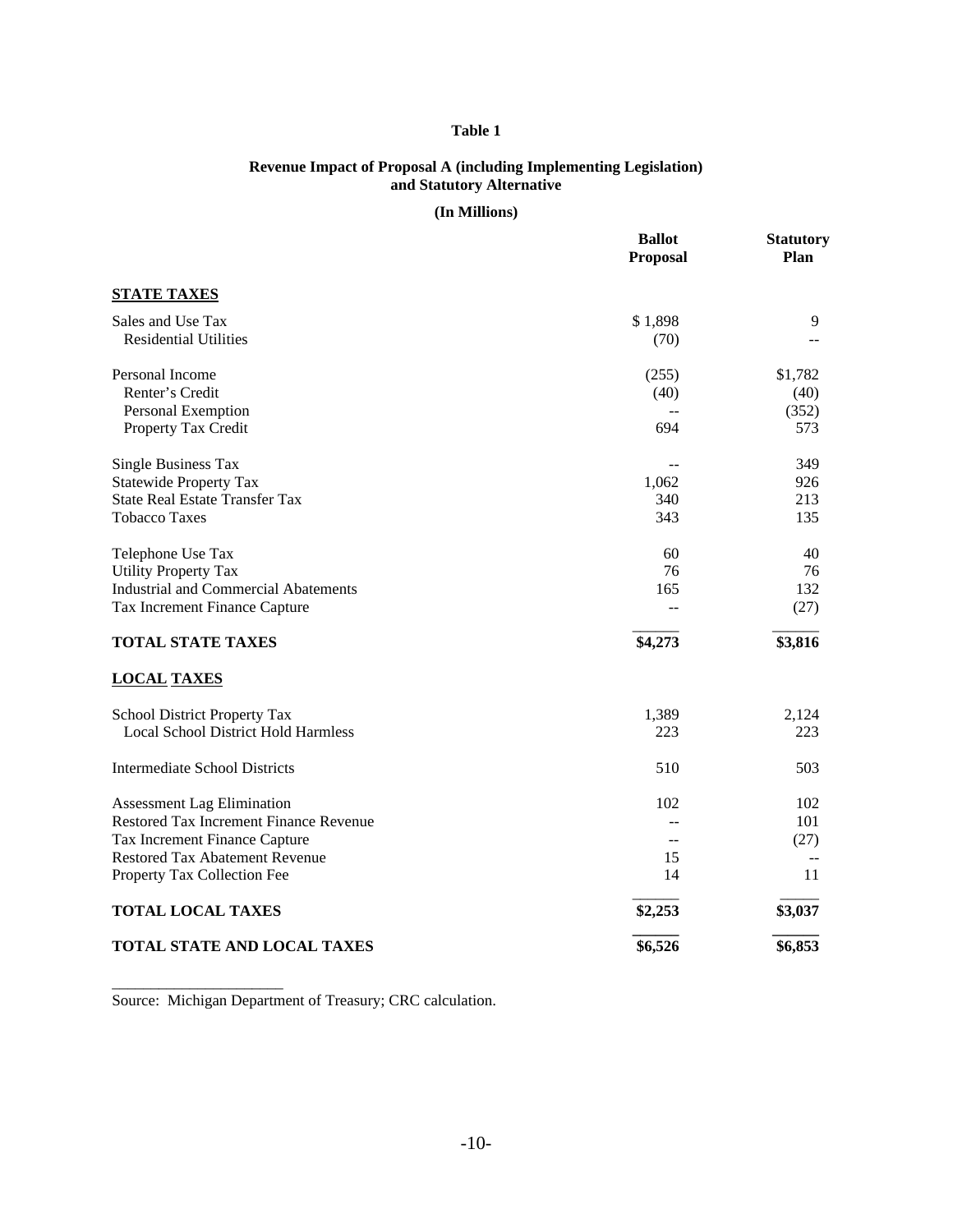# **B. Constitutional Questions**

There are two provisions of the statutory plan enacted by the Legislature concerning which questions of constitutionality may reasonably arise. The first question concerns whether the Legislature may authorize nonuniform taxation of property on an ad valorem basis by statute, notwithstanding the constitutional mandate that the Legislature "shall provide for the uniform general ad valorem taxation of real and tangible personal property not exempt by law." The second question concerns the constitutionality of Public Act 312 of 1993 which would authorize, among other matters, local school districts to establish themselves as charter authorities that are excluded from the tax limitations of Section 6 of Article 9 of the Michigan Constitution.

# **1. Uniformity of Ad Valorem Taxation**

The uniformity provision of the Michigan Constitution, Section 3 of Article 9, was examined above (beginning at **Page 2**) as it related to the ballot proposal. The question considered there focused upon public policy: namely, whether the Michigan Constitution should be amended to authorize the Legislature to depart from the uniformity provision with respect to taxes imposed for school operating purposes. Michigan voters will resolve the public policy question on March 15, 1994, by approving or rejecting Proposal A. The question considered here is whether the Legislature may achieve the same result (nonuniform taxation of property on an ad valorem basis) without amending the state Constitution. As the Michigan Supreme Court has noted, "[i]n coming to our conclusion in this cause, we shall keep in mind that the provision of the Constitution relating to a uniform rule of taxation cannot be repealed or amended directly or indirectly be the legislature, nor can it be set aside by the courts...." **Thoman** v **City of Lansing**, (315 Mich 566, 571; 1946).

The uniformity requirement has been construed to be complied with when all the taxable property within a taxing jurisdiction is subjected to the same rate of taxation based upon a uniform mode or method of ascertaining the taxable value of property. (OAG, 1961-62, No. 3602.) Likewise, in **Titus** v **State Tax Commission**, (374 Mich 476, 480; 1965), the Michigan Supreme Court construed the requirement in the following terms:

What is meant by the words "taxing by a uniform rule?" And to what is the rule applied by the Constitution? No language in the Constitution, perhaps, is more important than this; and to accomplish the beneficial purposes intended, it is essential that they should be truly interpreted, and correctly applied. "Taxing" is required to be "by a uniform rule;" that is, by one and the same unvarying standard. Taxing by a uniform rule requires uniformity not only in the rate of taxation, but also uniformity in the mode of the assessment upon the taxable valuation. Uniformity in taxing implies equality in the burden of taxation; and this equality of burden cannot exist without uniformity in the mode of the assessment, as well as in the rate of taxation. But this is not all. The uniformity must be coextensive with the territory to which it applies. If a State tax, it must be uniform over all the State; if a county, town or city tax, it must be uniform throughout the extent of the territory to which it is applicable.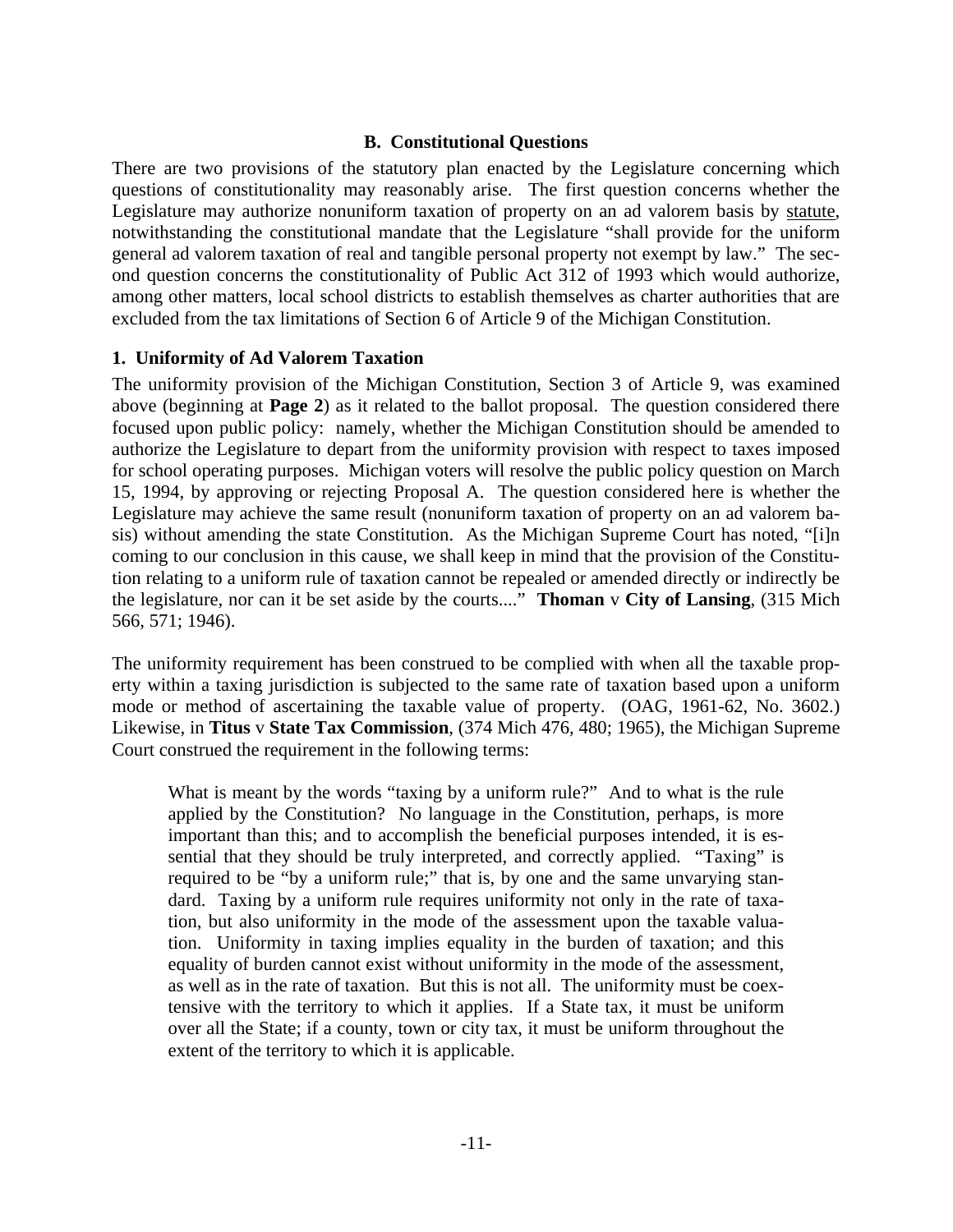As was noted earlier, although the uniformity provision imposes no restriction upon the Legislature's power to prescribe by lay what property is taxable and what property is exempt, it does establish the requirement that property being taxed on an ad valorem basis be subject to a uniform rule of taxation. The exception found in Section 3 of Article 9 of the state Constitution for property paying specific taxes is the authorization under which the Legislature is free to classify property for special treatment through taxation "in lieu of general ad valorem taxation."

Impact of Statutory Plan. The statutory plan, as concerns the matter in question, consists of Public Acts 312 and 331 of 1993. Act 312 amends the school code to require local districts to levy upon all property not otherwise exempt an ad valorem property tax of up to 12 mills for operating purposes, beginning in 1994. Act 331 establishes a separate state education tax of 12 mills to be levied by a state education authority. The state education tax also would be levied upon all property not otherwise exempt; however, a homestead property would be taxed at only 12 mills while non-homestead property would be taxed at 24 mills.\*\*

There are in essence two arguments made in support of the constitutionality of the taxation scheme authorized under Acts 312 and 331. The first is that the uniformity provision is not applicable because it applies only to property not exempt by law and that the Legislature has chosen, by law, to exempt homestead property from school operating millage. The second argument is that, even if the uniformity provision is applicable, it is not violated because each tax is to be levied at a uniform rate throughout its respective taxing jurisdiction.

It must be noted regarding the first argument that while the uniformity provision authorizes the Legislature to grant an exemption, the purpose is to allow the Legislature to impose specific taxes in lieu of ad valorem taxation, or to exempt property from taxation altogether, nor adopted specific taxes. The Legislature instead authorized two taxes, both of which are to be levied on an ad valorem basis. There is nothing in the language of the uniformity provision which suggests the Legislature may exempt some classes of property from ad valorem taxation under the general property tax act and then reimpose ad valorem taxation at different rates under separate statues.

Second, there is the argument that the uniformity provision, even if applicable, would not be contravened because both the local tax and the statewide tax would be levied uniformly throughout the respective taxing jurisdictions. In other words, the local tax would be levied at a uniform rate within each local school district, while the state education tax would levied at a uniform rate statewide, subject to the aforementioned exemption for homestead property.

It is doubtful that the constitutionality of the taxes under consideration can turn upon the use by the Legislature of separate statutes. The uniformity provision applies to ad valorem taxation in

 $\overline{a}$ 

<sup>\*</sup> It was noted above at **Page 3** that when the present uniformity provision was introduced in the state Constitutional Convention, a minority report proposed an alternative proposal which would allow the Legislature to impose ad valorem or other taxes uniform within classes of persons or property. In the opinion of the minority report authors, a principle defect of the uniformity provision as proposed (and, ultimately adopted by the Convention and ratified by voters) was that it imposed too great a restriction upon the Legislature. For example: "[p]resently, all taxes levied on real property and personal property must be uniform, or the same. There can be no distinction between the two. The legislature cannot classify homes differently from industrial property. Distinctions between personal property and inventories cannot be considered." 1 Official Record, Constitutional Convention 1961, at 857; emphasis supplied.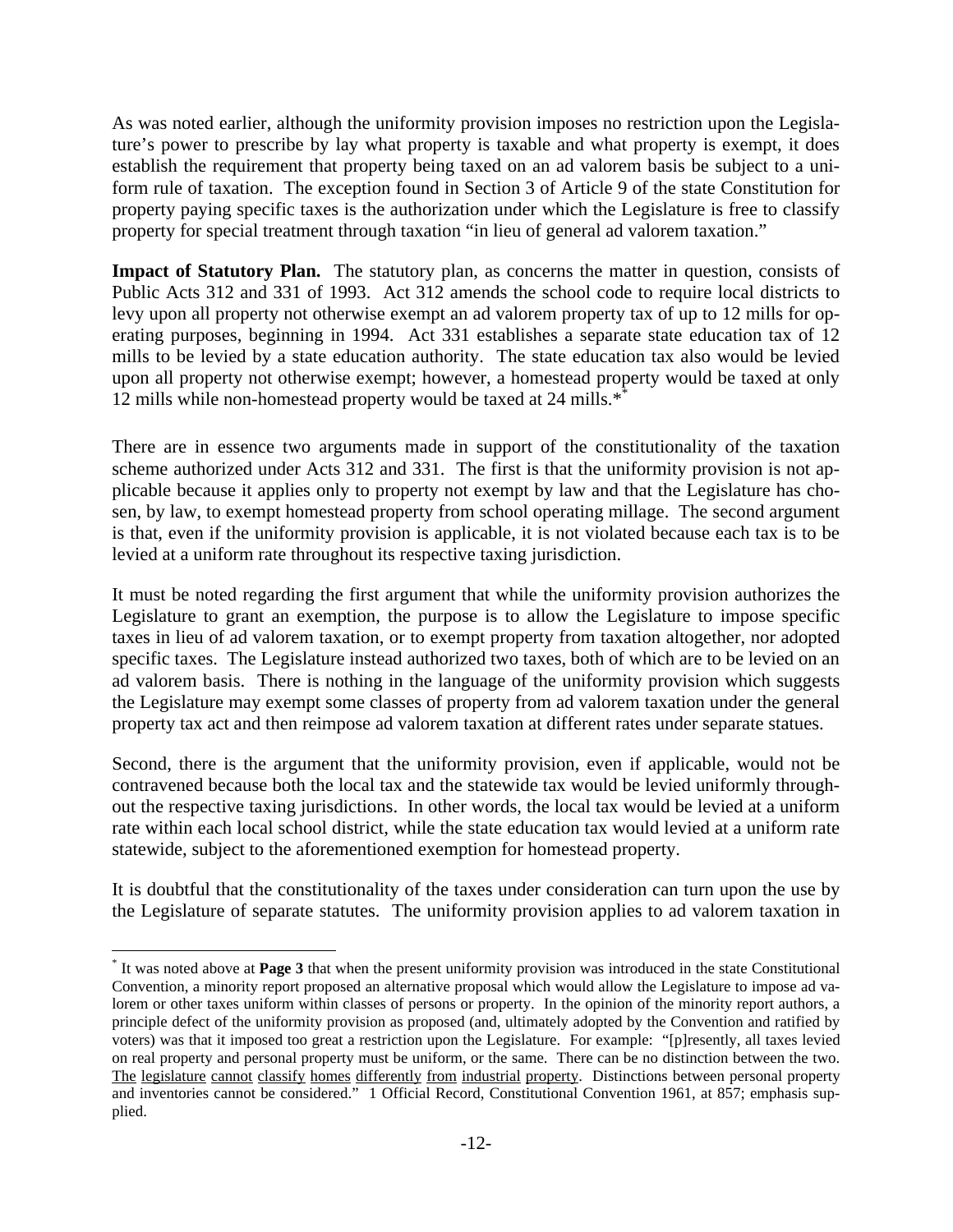general, without regard to a particular method by which it may be imposed. Again, there is nothing in the history of the provision to suggest that either the Convention that drafted it, or the voters who ratified it, intended to permit the Legislature to achieve through a combination of taxes imposed under separate statutes what was expressly prohibited if attempted under a single tax imposed under one statue: ad valorem taxation of property on a nonuniform basis. It is equally unclear whether the Legislature for certain purposes only (for school operating purposes, for example) but not for other purposes.

It will remain for the courts, if called upon to do so, to supply a definitive answer. What does seem clear, however, is that if the Legislature may by statute, or a combination of statutes, levy ad valorem taxation at different rates upon different types of property, then so far as the uniformity requirement is concerned, "the inescapable conclusion [is] that the people have done a futile thing: they have voted themselves a constitutional protection [which is] good only until the next session of the legislature." **Lockwood** v **Commissioner of Revenue**, (357 Mich 517, 554; 1959.)

# **2. The Fifty Mill Limitation and Charter Authority Millage**

A second question regarding the statutory alternative plan is whether the Legislature may authorize local school districts to establish themselves as charter authorities. One of the most significant property tax limitations of the state Constitution is contained in Section 6 of Article 9, the first paragraph of which provides that

[e]xcept as otherwise provided in this constitution, the total amount of general ad valorem taxes imposed upon real and tangible personal property for all purposes in any one year shall not exceed 15 mills on each dollar of the assessed valuation of property as finally equalized. Under procedures provided by law, which shall guarantee the right of initiative, separate tax limitations for any county and for the townships and for school districts therein, the aggregate of which shall not exceed 18 mills on each dollar of such valuation, may be adopted and thereafter altered by the vote of a majority of the qualified electors of such county voting thereon, in lieu of the limitation herein before established. These limitations may be increased to an aggregate of not to exceed 50 mills on each dollar of valuation, for a period of not to exceed 20 years at any one time **\* \* \*.**

Although the 50 mill limitation appears expansive at first blush, in actuality the limitation itself is quite limited. It applies only to operating millage levied by unchartered counties, unchartered townships, and school districts. This results from the second paragraph, the so-called "nonapplication of limitation provision," which enumerates the millage rates to which the limitations of the first paragraph do not apply:

The foregoing limitations shall not apply to taxes imposed for the payment of principal and interest on bonds approved by the electors or other evidences of indebtedness approved by the electors or for the payment of assessments or contract obligations in anticipation of which bonds are issued approved by the electors, which taxes may be imposed without limitation as to rate or amount; or  $* * *$  to taxes imposed for any other purpose by any city village, charter county, charter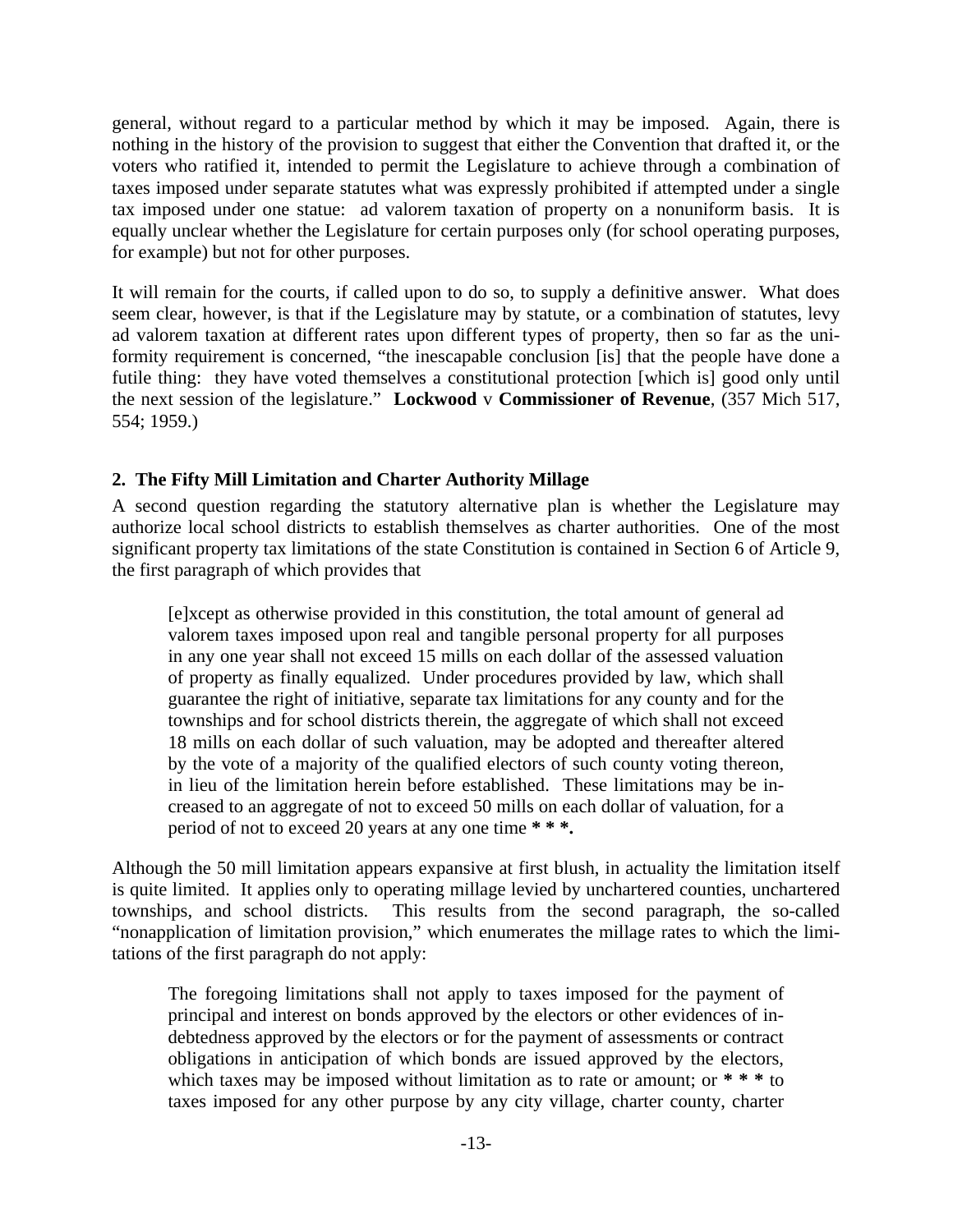township, charter authority or other authority, the tax limitations of which are provided by charter or by general law.

**Purpose of "Charter Authority" Exclusion.** Among the millage excluded from the fifty mill limitation is that imposed by a "charter authority or other authority." Clearly the intent of the 1961 Constitutional Convention in placing authorities within the nonapplication of limitation provision was to adjust for their exclusion from the "local option" 18 mill limit. At the time the Convention met, some authorities were allocated millage from within the existing 15 mill limit. The concern expressed at the Convention was that if the voters of a county adopted an 18 mill fixed allocation, authorities would be deprived of any millage because the 18 mill limit applied only to counties, townships, and school districts therein. While this concern might have been resolved by including authorities within the 18 mill limit, the Convention instead chose to exempt them from the limitations of Section 6 of Article 9. 2 Official Record, Constitutional Convention 1961, at 3162

**Impact of Statutory Plan.** Public Act 312 of 1993 amends the school code to add a Section 1211b which would authorize a local school board to "vote to establish the school district as a charter authority exempt from the provisions of section 6 of article IX of the state constitution of 1963." (Section 705a(8) of Act 312 would authorize local districts within an intermediate school district to establish a regional enhancement authority, the millage of which also could be imposed outside the limitations of Section 6 of Article 9.)

Section 6 of Article 9 does not define the term "authority." Thus, the question arises whether the Legislature may circumvent the constitutional limitations of Section 6 of Article 9, either by redefining as authorities the only local units still subject to them (school districts, unchartered counties, and unchartered townships), which is what Act 312 proposes to authorize for school districts, or by establishing new taxing entities and denominating them as authorities, which is what Act 312 proposes to authorize for school districts, or by establishing new taxing entities and denominating them as authorities with regional enhancement authorities? Michigan case law suggests the answer to the question is no, notwithstanding the fact that state Legislature has authorized an ever expanding category of millages beyond constitutional limitations simply by declaring the taxing entities to be "authorities."

**The Bacon Decision.** Establishing numerous authorities and providing them with statutory "charters" would be analogous to the discredited approach engaged in under the 15 mill amendment. The original 15 mill amendment, which was adopted in 1932, contained no exception for authorities, but did contain an exception for "municipal corporations." At the time the amendment was adopted, the term "municipal corporations" was commonly understood to include only four types of local municipalities: home-rule cities, special-charter cities, fourth-class cities and incorporated villages. However, during the 26-year period after the amendment's adoption, a series of state court decisions expanded the category to include: charter townships, **Charter Township of Warren** v **Municipal Finance Commission,** (341 Mich 607; 1954); local school districts, **Hall** v **Ira Township,** (348 Mich 402; 1957); and county school district special education millage, **Kent County Board of Education** v **Kent County Tax Allocation Board,** (350 Mich 327; 1957).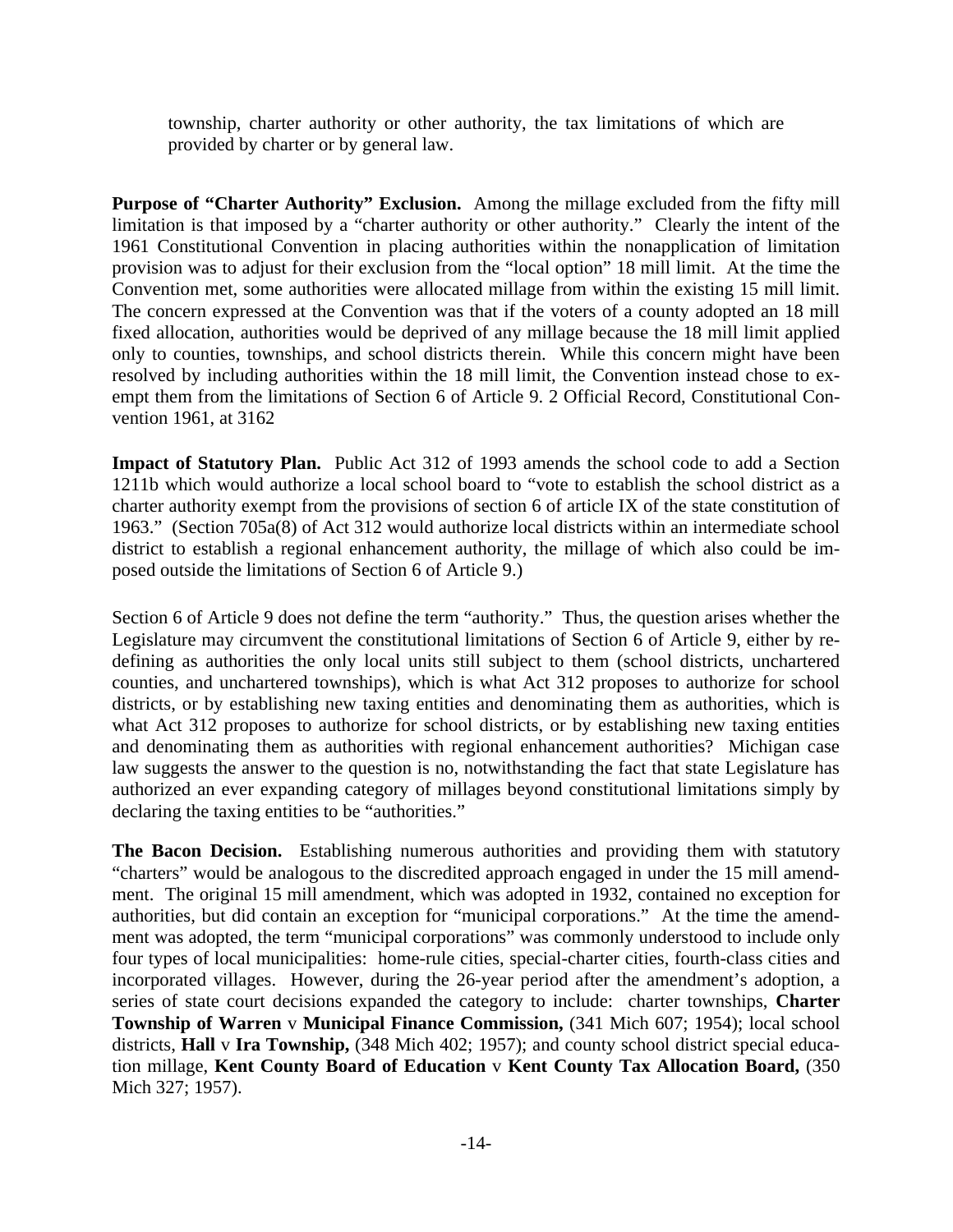Eventually, when the state Legislature attempted to further expand the municipal-corporations exception, the state Supreme Court called a halt to the practice. **Bacon** v **Kent-Ottawa Metropolitan Water Authority,** (354 Mich 159; 1957). The matter as framed by the Court in **Bacon** is precisely that at issue concerning the legislative act presently in question, Public Act 312 of 1993:

But what about the existing law defining "a municipal corporation" with respect to which the people presumptively determined to apply such final exception? Was it intended to include an "authority" which -- a quarter century later -- has been authorized or created by legislative act and dubbed, by legislative fiat, "a municipal corporation"? To speak plainly, an affirmative answer to this last question -- if given -- will automatically grant to the legislature the power of outright repeal of a duly-voted constitutional provision.

The presumption to which we refer is that the framers and electors meant this exception to be interpreted in accordance with existing laws and legal usages of the time, **\* \* \*** in accordance with existing understanding of such existent laws and usages. These general premises considered, grave questions loom. Did the people will that the expression "a municipal corporation: should be construed as meaning or referring to some entity or agency other than those already commonly known or recognized by "existing laws" as municipal corporations? Did they bother to resolve a statewide constitutional limitation upon the power of property taxation and, by the same instrument of resolution, mean to provide the legislature with the power to nullify the limitation as applied to legislatively manufactured new types of "municipal corporation"? (354 Mich at 169; emphasis in original.)

The **Bacon** decision stands for the straightforward principle that language used in a constitutional provision is to be construed as understood at the time the provision was adopted by voters. The Court summarized the matter as follows:

We do not question the power of the legislature to call any commission, board, bureau, authority, entity, or tribunal, to which some public or municipal duty or job has been committed or assigned, "a municipal corporation." We do deny legislative power to circumvent the 15-mill amendment by calling any legislative creature "a municipal corporation" when that creature would not, in 1932, have been propel classed as "a municipal corporation." (354 Mich at 177.)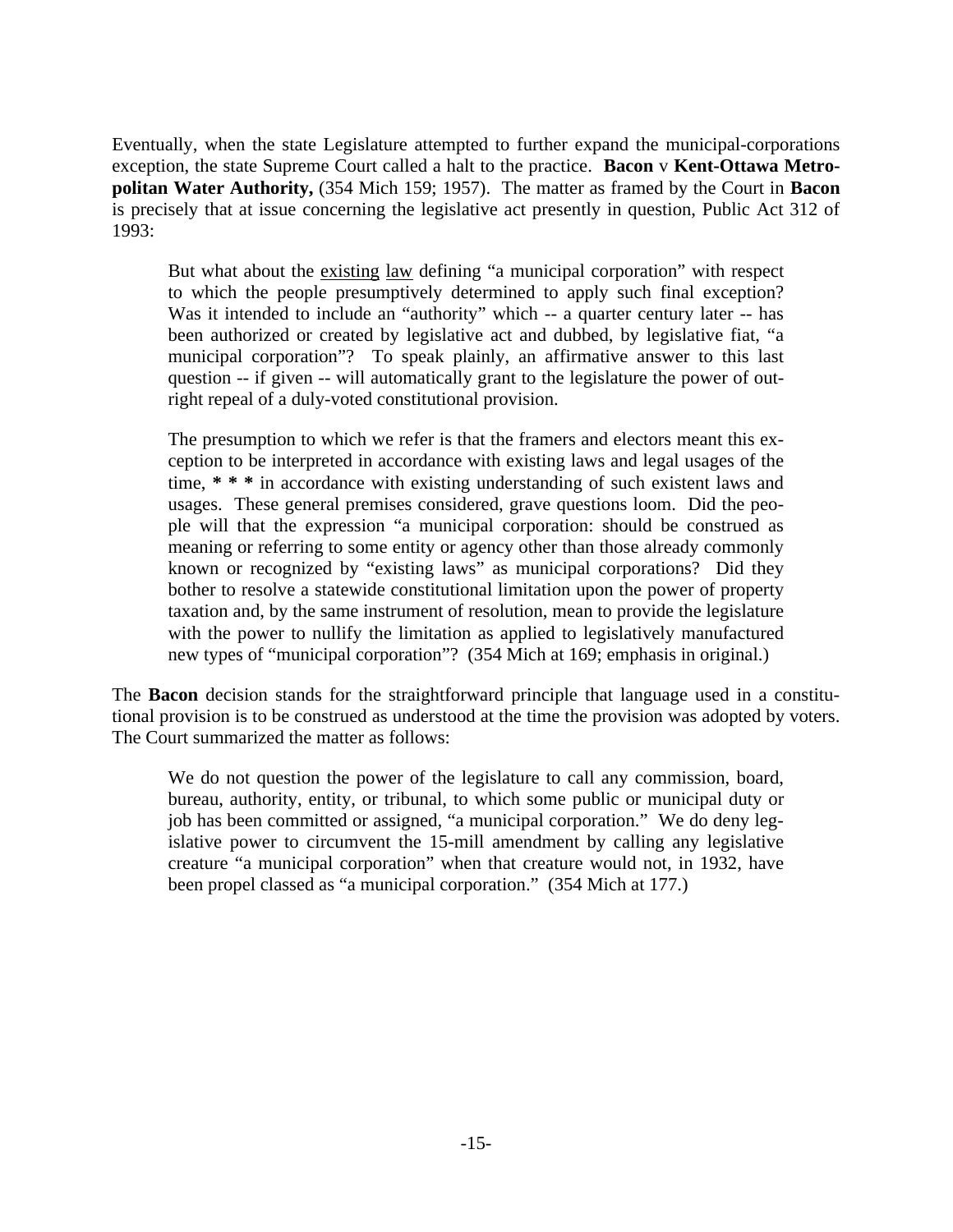# **Part III. The School Finance Allocation System and Education Quality**

# **A. The Allocation System**

For many years, school finance reform had three major focuses: to reduce reliance on the local property tax as the principal revenue source to support elementary and secondary education; to shift more of the funding responsibility to the state level; and to reduce the per pupil financial resource disparities among school districts. More recently, school finance reform has expanded to include educational quality and accountability. These issues were the cornerstone of the debate which culminated in the current plan to restructure elementary and secondary education.

In contrast to the alternative revenue plans to restructure the revenue side of school finance, there is a single allocation system that is established by statute. One exception to the single plan is there are differences in property taxes that will be levied depending on whether Proposal A or the statutory alternative revenue plan is implemented. The total amount of revenue available to school districts is the same under both plans.

School finance reform, historically, has had as one of its objectives to reduce reliance on the property tax as the principal revenue source to support elementary-secondary education. This has been accomplished, although not to the extent as occurred when Public Act 145 of 1993 was adopted, which exempted all property from school operating millage and reduced total property taxes by an estimated \$6.9 billion. Proposal A would restore an estimated \$3.3 billion in property taxes at the state and local level, and the statutory plan contemplates restoration of \$3.9 billion.

One of the features of the new allocation system is the shift to state funding for a majority of the total cost of elementary-secondary education. It is estimated that 1994-95 state and local revenues will be \$10.5 billion. Under Proposal A, an estimated 80 percent will be state revenues and 73 percent will be state revenues under the statutory plan. By contrast, the most recent state school finance estimate for 1993-94 indicates state funds account for 39 percent. Ordinarily, a system with a preponderance of state funds results in an allocation system that minimizes per pupil revenue disparities. However, due to the cost of leveling up and the political problems with leveling down, the reduction of per pupil disparities under the new allocation system will occur over time, although the lowest spending school districts will receive a significant increase in 1994-95.

There has been an increase in state revenues earmarked to the school aid fund, but there still is a significant amount of general fund monies appropriated to the school aid fund. In 1994-95 under the ballot plan, \$438.7 million in general fund monies are appropriated, and under the statutory plan the figure is \$387 million.

### **1. The Basic Membership Allowance**

With the adoption of Public Act 101 of 1973, the state adopted a membership formula based on the power-equalizing concept. Although the power-equalizing formula was "tinkered" with over the years, it remained the membership formula through the 1993-94 school year. Public Act 336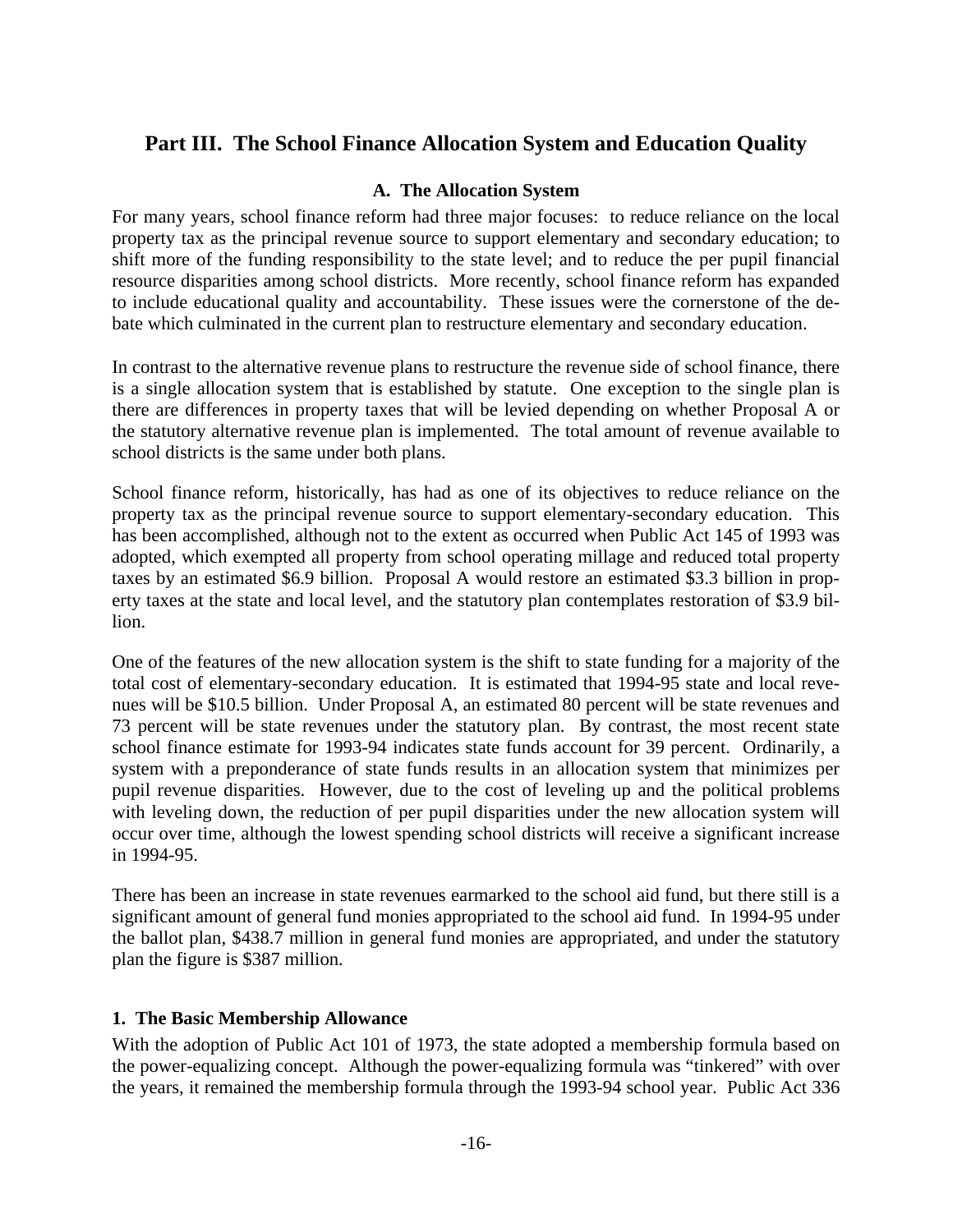of 1993 replaces the power-equalizing formula with a base foundation grant effective with the 1994-95 school year. Michigan used a foundation grant formula prior to 1973.

**Transition to the New System.** A 1993-94 base revenue figure was established for each district using 1993-94 state and local revenues. State figures included the basic membership allowance and most categorical programs including the state's contribution for FICA (social security) and retirement. State categoricals that continue as categoricals in 1994-95 were excluded from the base revenue figure, most notably special education, adult education, early childhood education, vocational education for intermediate school districts, and intermediate school district operating support. Local level revenues included are ad valorem school operating taxes, specific taxes levied and retained by the district up to a statewide limit of \$85 million, and in some instances a district may include its fund equity up to a statewide limit of \$20 million. The 1993-94 base revenue figure for each district will be used to calculate its 1994-95 foundation allowance.

Under the new system, many school districts are expected to experience cash flow problems because there no longer will be significant property tax collections for schools. Also the school district fiscal year begins July 1, and state appropriations are made on the state fiscal year, which begins October 1. The new school aid system provides transitional payments to assist school districts with their cash flow problems. Act 336 appropriates \$300 million, or about \$189 per pupil, to be allocated on August 20, 1994. This will increase state school aid expenditures by \$300 million from what they otherwise would have been in 1993-94. Additional \$300 million state payments will be made in the months of October 1994, and August and September 1995. These transitional payments will be offset by \$200 million state aid reductions in the months of April, May and June, 1995. For school districts' 1994-95 fiscal year (July 1 to June 30) these transitional payments do not provide an increase in total revenues. State aid will be "front loaded:" that is, a greater percent of total state aid will be distributed in the early months of a school district's fiscal year than in later months of the fiscal year to assist school district's with cash flow problems. In addition to the \$300 million increase in the 1993-94 fiscal year, the state also will expend \$300 million more in the state 1994-95 fiscal year than it would if there were no transitional payments.

**The 1994-95 Base Foundation Grant.** For 1994-95, the base foundation grant is set at \$5,000 per pupil, but the foundation grant is to be adjusted to accommodate the per pupil revenue disparities that currently exist in the state. In order to reduce disparities low revenue districts receive larger per pupil increases than high revenue districts. Under the new system, revenue growth is constrained in high revenue districts. The 1994-95 formula operates at three levels as follows:

- -- Local districts with 1993-94 per pupil revenue below \$4,200 will be raised to that level or will receive a \$250 per pupil increase, whichever is greater.
- -- Local districts with 1993-94 per pupil revenue between \$4,200 and \$6,500 will receive per pupil increases of between \$250 and \$160 on a sliding scale. The formula is \$250 - [\$90 x (1993-94 base - \$4,200 - \$2,300)].
- -- Local districts above \$6,500 per pupil in 1993-94, are authorized a per pupil increase of \$160.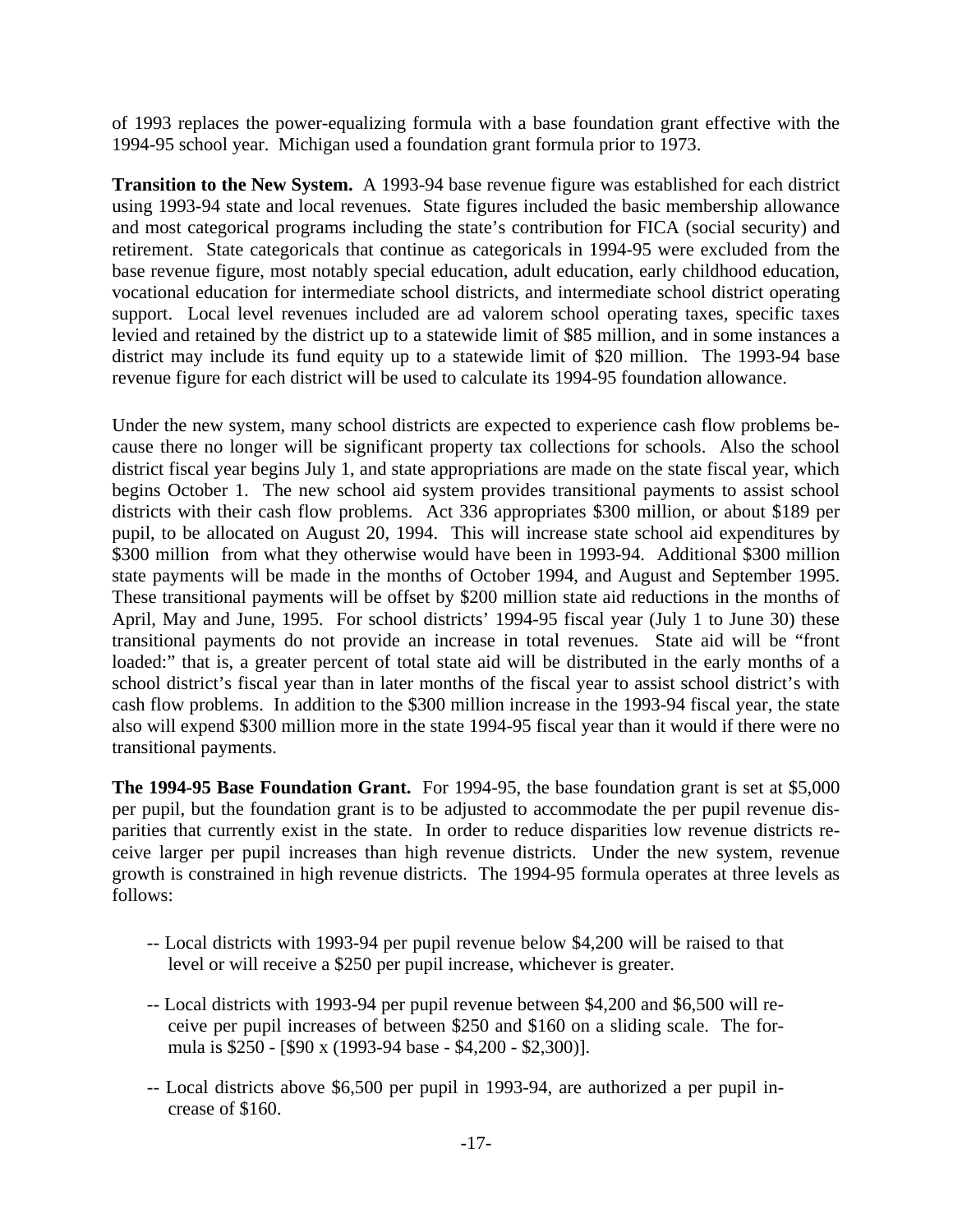Act 336 authorizes a supplemental state allowance of up to \$1,500 per pupil for local school districts that are guaranteed more than the \$5,000 per pupil foundation grant. For any district with authorized per pupil revenue of more than \$6,500, there is a provision for the district, with voter approval, to levy the necessary millage to raise per pupil revenue that will hold the district harmless above \$6,500 and to provide a \$160 per pupil increase. It is estimated that there will be 48 districts above \$6,500 per pupil in 1994-95 but only 35 will need to levy millage to be held harmless. The 13 other districts either have fewer than 100 pupils or need to levy 0.5 mills or less to provide a \$160 per pupil increase. In both instances, provisions in Act 336 require the state to provide the required hold harmless revenue. As will be explained below, the amount of revenue authorized for high expenditure districts becomes more complicated beginning in 1995-96.

The state's share of district's per pupil allowance will be the basic foundation grant, plus any supplemental state allowance less the per pupil revenue raised locally. The amount of revenue raised locally will vary under each plan. Under Proposal A, a district will levy 18 mills or the number of mills levied in 1993, whichever is less, on non-homestead property. The statutory plan authorizes a levy on all property not to exceed 12 mills. Enhancement millage revenue, which is explained below, is not a deduct from the foundation grant.

As part of the legislative reform package, Public Act 362 of 1993 was adopted. This act authorizes the creation of public school academies (charter schools) as public schools. The 1994-95 formula provides a per pupil foundation allowance of \$5,500 or an amount equal to the foundation allowance of the district in which the academy is located, whichever is less.

**The 1995-96 Base Foundation Grant.** Beginning in 1995-96, the basic foundation allowance will be determined by adjusting the prior year's foundation grant by a statutory index. The index, essentially, is the percentage increase in school aid fund revenue over the prior year, as adjusted for any change in the base or rate of a tax whose revenue is dedicated to the school aid fund, and any change in pupil membership. In 1995-96, for example, if the adjusted index were three percent, the \$5,000 foundation grant would increase to \$5,150.

In 1995-96, districts that received a foundation allowance between \$4,200 and \$5,000 per pupil in 1994-95 will receive a per pupil increase equal to twice the index amount as adjusted on a sliding scale. Under the sliding scale, districts at \$4,200 per pupil in 1994-95 will receive the maximum increase and the increase will be proportionally reduced to the \$5,000 per pupil level. No district in the \$4,200-\$5,000 group can receive a foundation grant greater than \$5,000 plus the amount generated by the index. Districts above the \$5,000 foundation grant in 1994-95 will receive a 1995-96 foundation allowance increase equal to the dollar amount per pupil generated by the index.

Beginning in 1995-96 under Proposal A, school districts with per pupil revenue of \$6,500 and above in 1994-95 will grow by the per pupil amount authorized by the statutory index, or the per pupil increase derived from the percentage increase in the consumer price index, whichever is the lesser amount. As was described above for 1995-96, an index of 3 percent would result in a \$150 per pupil increase in the foundation grant, unless the increase in the consumer price index was less the 3 percent, in which case the lower percentage increase would apply. For example, if the consumer price increase was 2 percent, the increase in the foundation grant would be \$100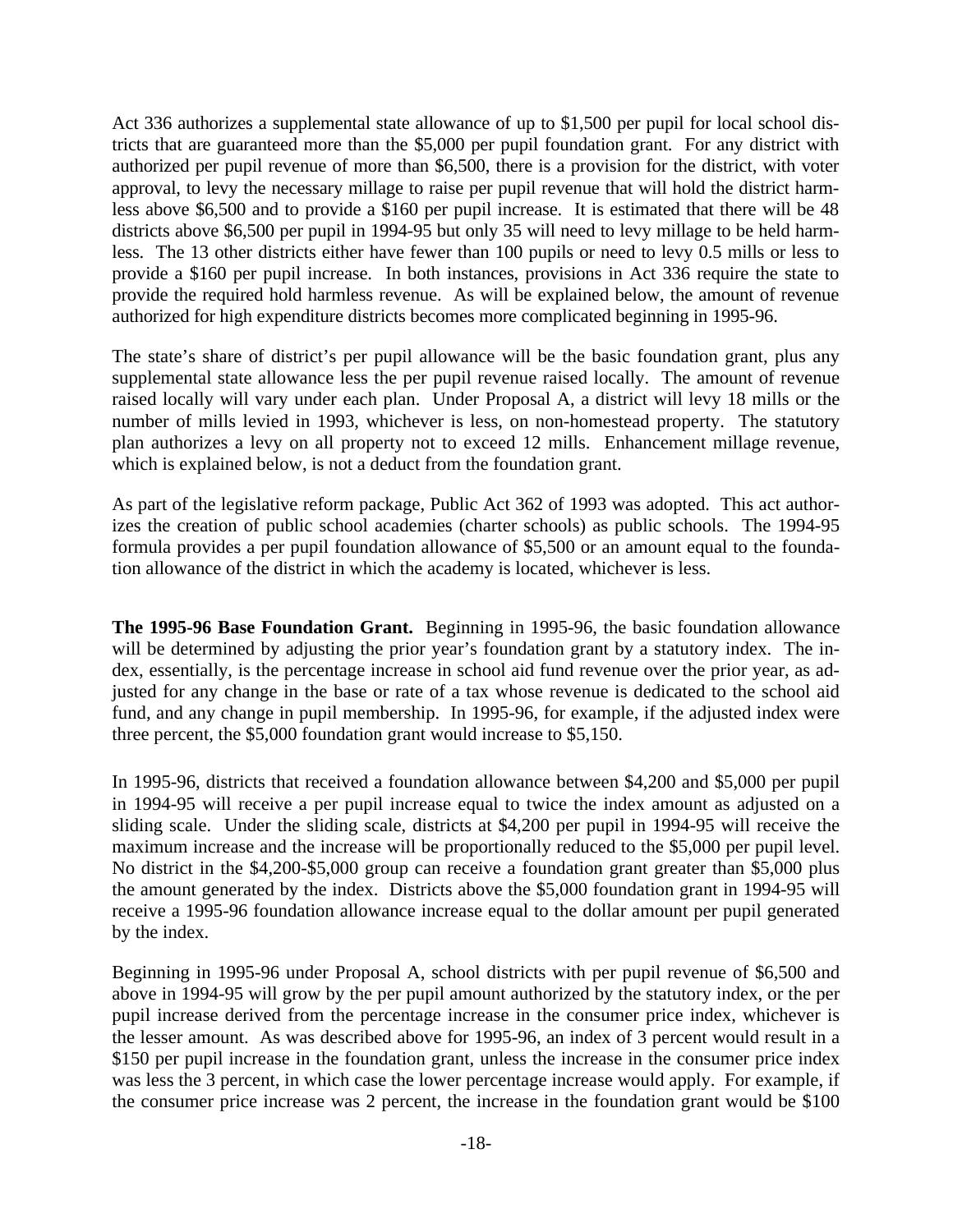per pupil for districts with per pupil revenue of \$6,500 and above in 1994-95. Under the statutory plan, districts that had per pupil revenue of \$6,500 or more in 1994-95, the increase is the percentage increase from the index but it is applied to the per pupil revenue base of the prior year rather than a flat dollar increase. Thus, a school district with per pupil revenue of \$10,000 in 1994-95, and using an index of 3 percent, would be allowed a per pupil increase of \$300 rather than \$150. There is no consumer price index limit under the statutory plan. However, under the statutory plan a district could levy no more than the number of mills levied in 1994. The per pupil increases under the statutory plan generally would be greater than under Proposal A. The effect of the statutory percentage increase provision is disequalizing as compared with Proposal A.

# **2. Per Pupil Finance Disparities**

It is clear that the new foundation allowance has at least two salutary effects in reducing per pupil financial disparities. One, the largest increase in the foundation allowance, in absolute dollars and percentage increase, is inverse to the amount of a district's revenue base. Second, there is a cap on the revenue growth of high revenue districts, which is more restrictive under Proposal A than it is under the statutory plan.

Per pupil revenue disparities will be reduced under the new funding allocation systems. There are three commonly cited measures of disparities in financial resources: 1) the range in revenues per pupil between the highest and lowest spending districts which ignores disparities among all of the other districts; 2) the coefficient of variation which measures the disparities in revenues among all of the school districts; and 3) the Gini coefficient measures the disparities in revenues among all of the students.

Under all three measures there will be an immediate reduction in disparities. The range between the lowest revenue per pupil district (\$3,277) and the highest district (\$10,358) in 1993-94 is 1:3.2. In 1994-95 that range would be reduced to 1:2.5 under both Proposal A and the statutory alternative (range from \$4,200 to \$10,518). The coefficient of variation and the Gini coefficient would be reduced by about ten percent each under both plans in 1994-95. Assuming future increases in school aid fund revenues and in the base foundation grant, there will continue to be reductions in per pupil revenues disparities over the next several years under both plans. Much of the reduction in disparities in the first year and over the next several years under both plans is the result of bringing the under \$4,200 districts up to that level and giving districts under the base foundation level (\$5,000 in 1994-95) larger dollar increases than those above that level.

After the low revenue per pupil districts are brought up to the base foundation level, disparities will continue to decrease as districts between \$5,000 and \$6,500, as indexed, will receive the same dollar amount of increase each year and as the base becomes larger, the percentage differences among those districts will decline.

In the long-run, the reduction in disparities will be greater under Proposal A than under the statutory plan. For those districts with \$6,500 or more in per pupil revenue Proposal A limits their future annual increases in revenue to the per pupil dollar amount of increase in the base foundation grant or the increase in the consumer price index, whichever is less. The statutory plan permits the over \$6,500 districts to increase their revenues by the same percentage as the increase in the base foundation grant. Thus, if the base foundation allowance increases three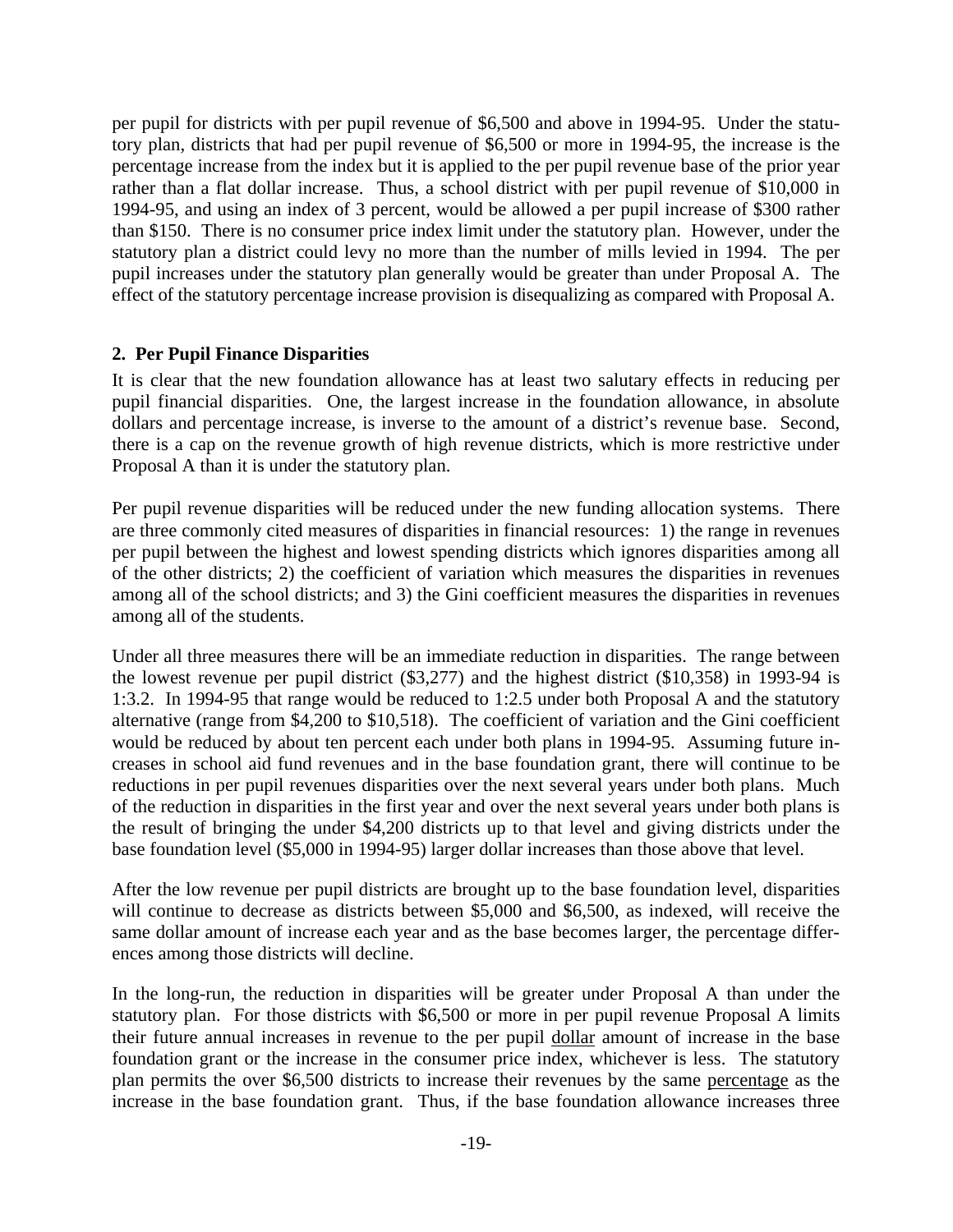percent from \$5,000 to \$5,510 under Proposal A a district with \$10,000 in revenues could increase its revenues by the same \$150 to \$10,150, while under the statutory plan it could increase its revenues by three percent or \$300 to \$10,300. This difference between the two plans is the treatment of the over \$6,500 districts, compounded over time, results in a greater reduction in disparities in revenue among school districts and pupils under Proposal A than under the statutory plan.

This discussion has dealt with per pupil financial disparities. Another facet is taxpayer equity in the future. It will be increasingly difficult to justify imposing statewide taxes on all citizens and then distributing these state revenues unequally throughout the state on the basis of what revenue the district had available in 1993-94. This suggests the transition period to a uniform foundation grant be accomplished as soon as possible.

# **3. At-Risk Pupils Categorical**

A state categorical program is one that earmarks state aid to a specific activity (e.g. special education) and that cannot be used for any other purpose. For over 25 years, the state has appropriated funds for a compensatory education categorical program. Compensatory education funds were to compensate for the lack of educational opportunity afforded some children. The best known such program is Head Start, a federally funded for pre-schoolers.

Specific criteria to identify pupils eligible for compensatory education programs have been used in the past. Initially, the state used socio-economic criteria such as the percent of children living in substandard housing and the proportion of children living in broken homes. Subsequently, scores on the Michigan educational assessment program (MEAP) were used to determine eligibility for state compensatory education programs. In 1993-94, a total of \$23.5 million was appropriated for the state compensatory education program.

The 1994-95 compensatory education program for at-risk pupils is significant in several respects. The appropriation is \$230 million or almost ten times the current year program level. The state is returning to a socio-economic criterion to determine eligibility for the program. A district, including a public school academy, will receive an allocation based upon the number of district pupils who meet the income eligibility for the program. A district, including a public school academy, will receive an allocation based upon the number of district pupils who meet the income eligibility requirement for free lunches under the federal government's school lunch act. Any district with 1994-95 per pupil revenue in combined state and local funds of \$6,500 or above is ineligible to receive funds from the at-risk appropriation. Except for these high revenue districts, it appears that all K-12 school districts will qualify for the at-risk program. For each pupil who meets the income eligibility criterion, the allocation is 11.5 percent of the district's foundation allowance. For example, in a \$5,000 foundation grant district, the at-risk allowance would be an additional \$575 per at-risk pupil.

At-risk funds must be used to provide instructional programs for students who qualify under the federal free lunch guidelines. For those districts that must be expended on the school breakfast program. No funds may be expended on the general administration of the school district.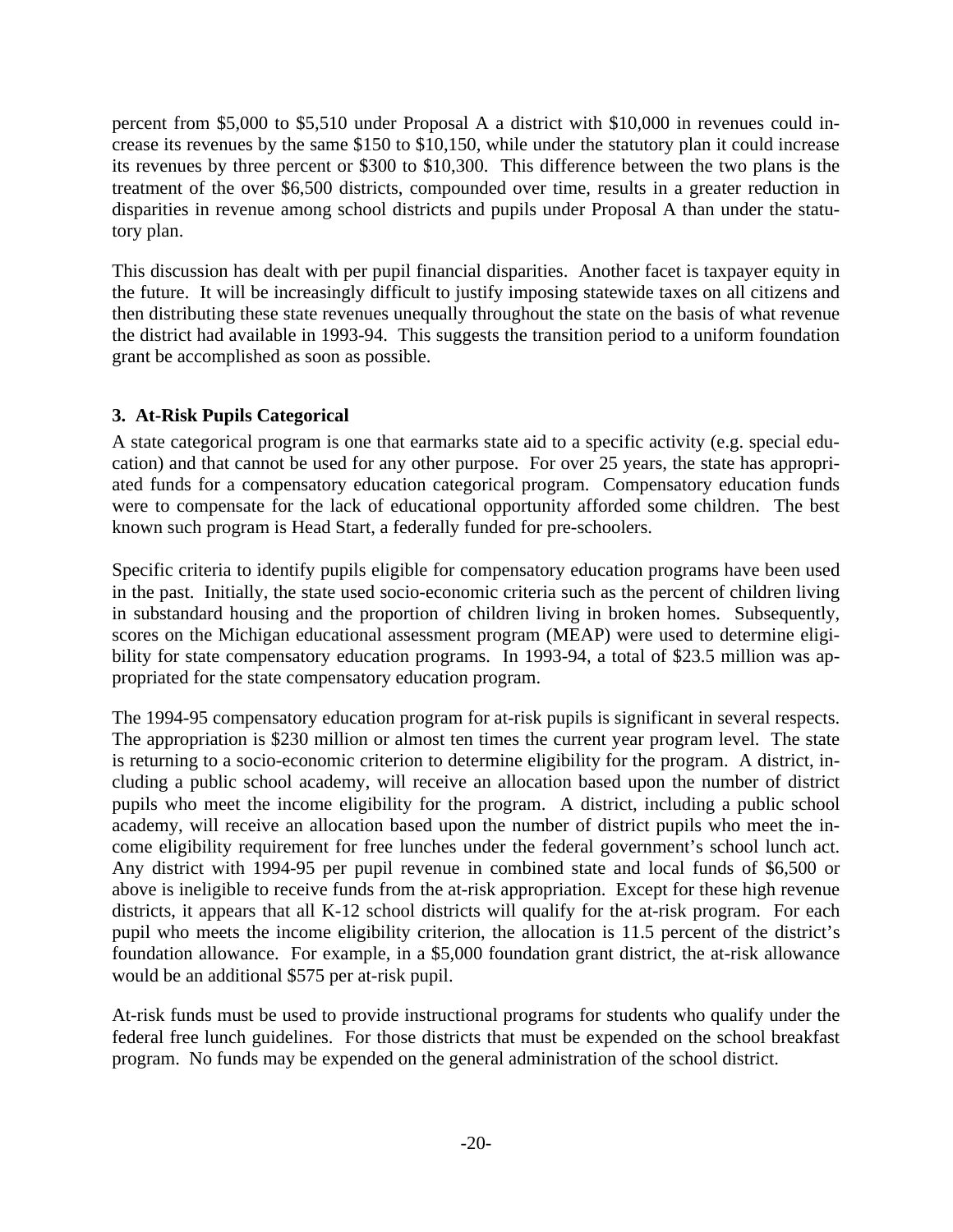This will be a significant revenue source to use for improving the instructional program for many districts. An estimated 65 districts will receive \$200 or more per membership pupil. For example, the Beecher Community School district in Genessee County is estimated to receive \$485 per membership pupil, City of Muskegon Heights School District \$479 per pupil, and the Detroit City School District \$423 per pupil. It is estimated that 38 of the 65 districts will receive a greater per pupil increase from the at-risk allocation than the increase from the foundation grant.

# **4. Other Categorical Appropriations**

One objective of school finance reform was to reduce the number of categorical appropriations made by the state and include the money in the basic foundation grant. There has been a proliferation of such appropriations over the last several years. Categorical appropriations have the effect of diverting funds from the membership formula, thus reducing the level of equalization that can be achieved. Significant reductions in the number of categorical appropriations has been achieved. (See **Table 2**.) Total categorical appropriations have been reduced from \$2.1 billion, to \$1.2 billion, a reduction of 44 percent.

In addition to the transitional payments and the at-risk categoricals, other major categorical appropriations include special education (\$235.4 million) and adult education (\$257 million). There are minor differences between the two plans for tax increment finance authorities (TIFA) hold-harmless funds, and appropriations for FICA (social security) and retirement for intermediate school district employees.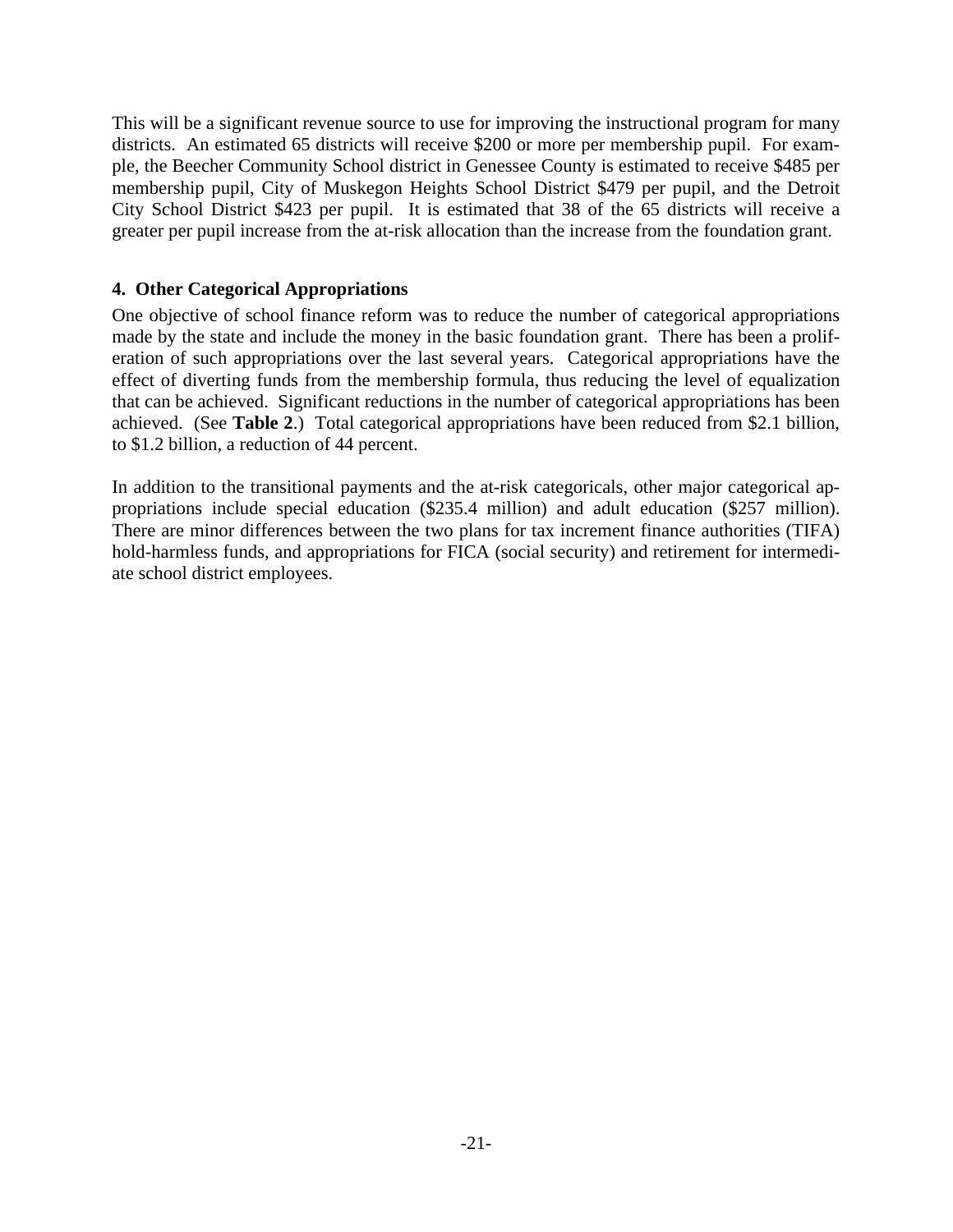#### **Table 2**

# **Estimated K-12 Operating Revenues**

**(In Millions)**

|                                              | (111 глинцоп. <del>э</del> ) |                           |                              |
|----------------------------------------------|------------------------------|---------------------------|------------------------------|
|                                              | 1993-94*                     | <b>Ballot</b><br>1994-95* | <b>Statutory</b><br>1994-95* |
| <b>LOCAL</b><br>School District-Property Tax | \$5,596.8                    | \$1,612.3                 | \$2,320.0                    |
| ISD - Property Tax                           | 495.0                        | 509.5                     | 502.8                        |
| <b>Specific Taxes</b>                        | 81.0                         | 0.0                       | $0.0\,$                      |
| <b>TOTAL LOCAL</b>                           | \$6,172.8                    | \$2,121.8                 | \$2,822.8                    |
| <b>STATE AID</b>                             |                              |                           |                              |
| Membership                                   | \$1,792.5                    | \$7,174.8                 | \$6,481.8                    |
| <b>Categorical Appropriations</b>            |                              |                           |                              |
| <b>At-Risk Pupils</b>                        | \$<br>0.0                    | \$<br>230.0               | \$<br>230.0                  |
| <b>Compensatory Education</b>                | 23.5                         | $-1$                      | $-1 -$                       |
| <b>Transitional Payments</b>                 | 300.0                        | 300.0                     | 300.0                        |
| Recapture                                    | (55.0)                       | $-1$                      | $-,-$                        |
| <b>Court Placed</b>                          | 17.1                         | $-1$                      | $-1$                         |
| Municipal Overburden                         | 20.0                         | $-1$                      | $-1$                         |
| Low Income                                   | 20.0                         | $-1$                      | $-1$                         |
| Early Childhood                              | 27.6                         | 42.6                      | 42.6                         |
| <b>Special Education</b>                     | 210.0                        | 235.4                     | 235.4                        |
| <b>Vocational Education</b>                  | 35.8                         | 17.9                      | 17.9                         |
| Transportation                               | 102.0                        | $-1$                      | $-1$                         |
| <b>Intermediate School Districts</b>         | 24.2                         | 27.4                      | 27.4                         |
| <b>Adult Education</b>                       | 357.1                        | 257.0                     | 257.0                        |
| <b>FICA</b>                                  | 293.1                        | 14.8                      | 20.2                         |
| Retirement                                   | 664.4                        | 21.5                      | 29.5                         |
| Adjustments                                  | 9.5                          | $-1$                      | $-1$                         |
| <b>TIFA Hold Harmless</b>                    | 40.0                         | 22.0                      | 12.0                         |
| Miscellaneous                                | 58.8                         | 40.0                      | 40.0                         |
| <b>SUBTOTAL</b>                              | \$2,148.1                    | \$1,208.6                 | \$1,212.0                    |
| <b>TOTAL STATE</b>                           | \$3,940.6                    | \$8,383.4                 | \$7,693.8                    |
| <b>TOTAL STATE AND LOCAL</b>                 | \$10,113.4                   | \$10,505.2                | \$10,516.6                   |

Source: House Fiscal Agency. \*State fiscal year.

\_\_\_\_\_\_\_\_\_\_\_\_\_\_\_\_\_\_\_\_\_\_\_\_\_\_\_\_\_\_\_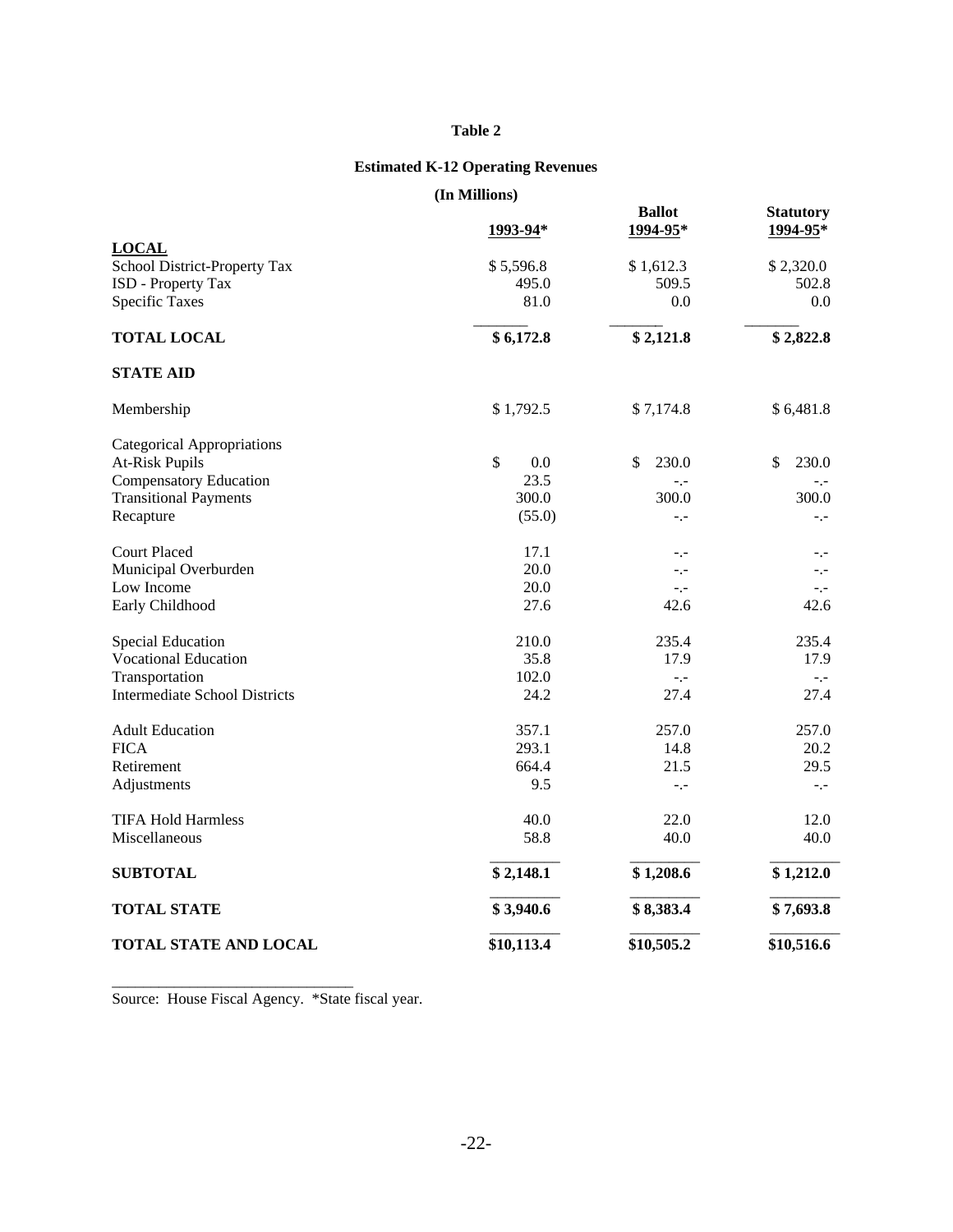# **5. School District Property Taxes**

There are a number of local property tax provisions, which were referred to in Parts I and II, that provided additional taxing authority for local school districts, and restore taxing authority for intermediate school districts eliminated by Public Act 145 of 1993. In all instances, the taxing authority would be different under Proposal A than under the statutory plan.

Under Proposal A, intermediate school district millage for operating purposes, special education, and vocational education would be restored, but capped at their 1993 levels. Under the statutory plan, the system in effect for 1993 would be restored; thus, millage rates could be increased in the future with voter approval.

Under Proposal A, the districts with per pupil revenue of more than \$6,500 in 1993-94, and levying millage to hold the district harmless and provide the authorized per pupil increase, would levy their millage only on homestead property up to 18 mills. Any additional levy would be uniform on all property. The statutory plan would require a uniform levy upon all property, and it would be in addition to the 12 mill local levy on all property.

**Enhancement Millages.** Public Act 312 authorizes enhancement millages under both proposals. Under Proposal A, for 1994 through 1996, a local school district may levy, with voter approval, up to three mills for school operating purposes. Approval must be obtained after December 31, 1993. Beginning in 1997, an enhancement property tax of not more than three mills may be levied by an intermediate school district, with approval by a majority of the intermediate district voters. Revenue generated from the regional tax would be shared on a per pupil basis among local school districts.

The statutory plan provides two methods for levying enhancement millage, both requiring voter approval. The primary method authorizes a millage at the intermediate district level. Act 312 provides a sliding scale under which intermediate school districts would be authorized to levy millage necessary to generate the same revenue (sic per pupil) as the intermediate district with the highest state equalized valuation per pupil could generate at two mills. It is estimated that the intermediate district with the lowest state equalized valuation per pupil could levy up to 7.75 mills in order to provide the same per pupil revenue as the two mill intermediate school district. Revenue would be shared on a per pupil basis among local school districts within the intermediate school district.

In any intermediate district that did not levy its full enhancement millage, a local school district could seek voter approval to levy the difference between the millage levied by the intermediate district and the authorized millage for the intermediate district. If more than one district received voter approval to levy millage, the districts would be required to share the revenue on a per pupil basis. Revenue from any mills levied in excess of what is levied in any other district need not be shared. For example, if one local district levied two mills and two other local districts levy one mill each, only the revenue generated by one mill would be shared among the three districts.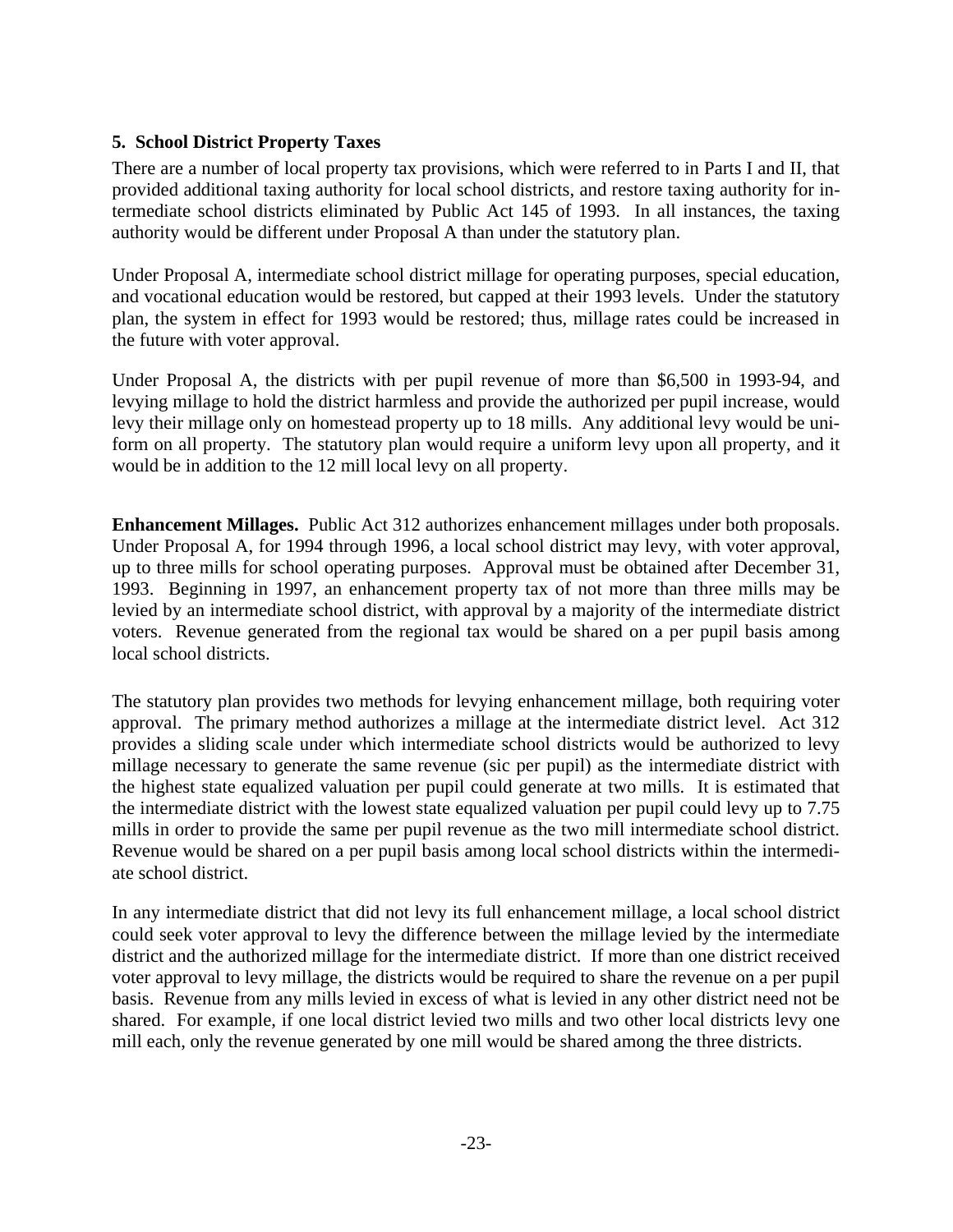# **B. Education Quality**

In recent years, educational quality and accountability have become part of the debate. There were a number of educational quality and accountability issues discussed as part of the overall reform discussions. Although, a number of program improvements were adopted, progress in the program reform area was not as substantial as in the revenue and allocation areas.

### **1. Public School Academies**

Public Act 362 of 1993 amended the school code to add a Part 6A which authorizes the establishment of public school academies (charter schools). An approved public school academy is a public school district for the purpose of receiving state aid under Section 11 of Article 9 of the state Constitution. Although academies are considered public schools, they are seen as an alternative to the regular public education program in a school district, and introduce an element of choice and competition that proponents believe will result in improving the educational quality in existing schools.

A contract for the organization and operation of an academy may be granted by the board of a local school district, intermediate school district, the board of a community college, or the governing board of a state university. In the case of a local school district, intermediate school district, and community college, the board cannot approve an academy outside the geographic boundaries of the district. In addition, a community college board cannot grant more than one charter, and it cannot grant a charter to a public school academy to operate in a school district of the first class (Detroit).

Enrollment is open only to pupils who reside within the geographic boundaries of the authorizing body. Academies granted a contract by a state university would be open to students statewide, but statewide enrollment would not be possible for the academies.

If a contract for an academy is denied by a local school district, the applicant may circulate a petition to require the board to place the issue on the ballot at the next annual school election. The petition must contain the signatures of at least 15 percent of the electors of the school district. No appeal process exists for denials by any of the other contract granting bodies.

There are requirements relating to the establishment of educational goals, pupil assessment, admission policy, school calendar, and the age or grade range of pupils. It should be noted that a public school academy will be covered by collective bargaining agreements that apply to other employees in the district. A public school academy must operate at a single site. An academy operated by a state public university or community college may use noncertificated faculty members, who meet specific requirements to teach. An academy cannot charge tuition or discriminate in its pupil admission policies on the basis of intellectual or athletic ability, measures of achievement or aptitude or handicapped status. A public school academy cannot be organized by a church or other religious organization.

### **2. General School Code Amendments**

**Core Curriculum.** Public Act 335 of 1993, which also amends the school code, includes a number of provisions that impact on educational quality. The State Board of Education is re